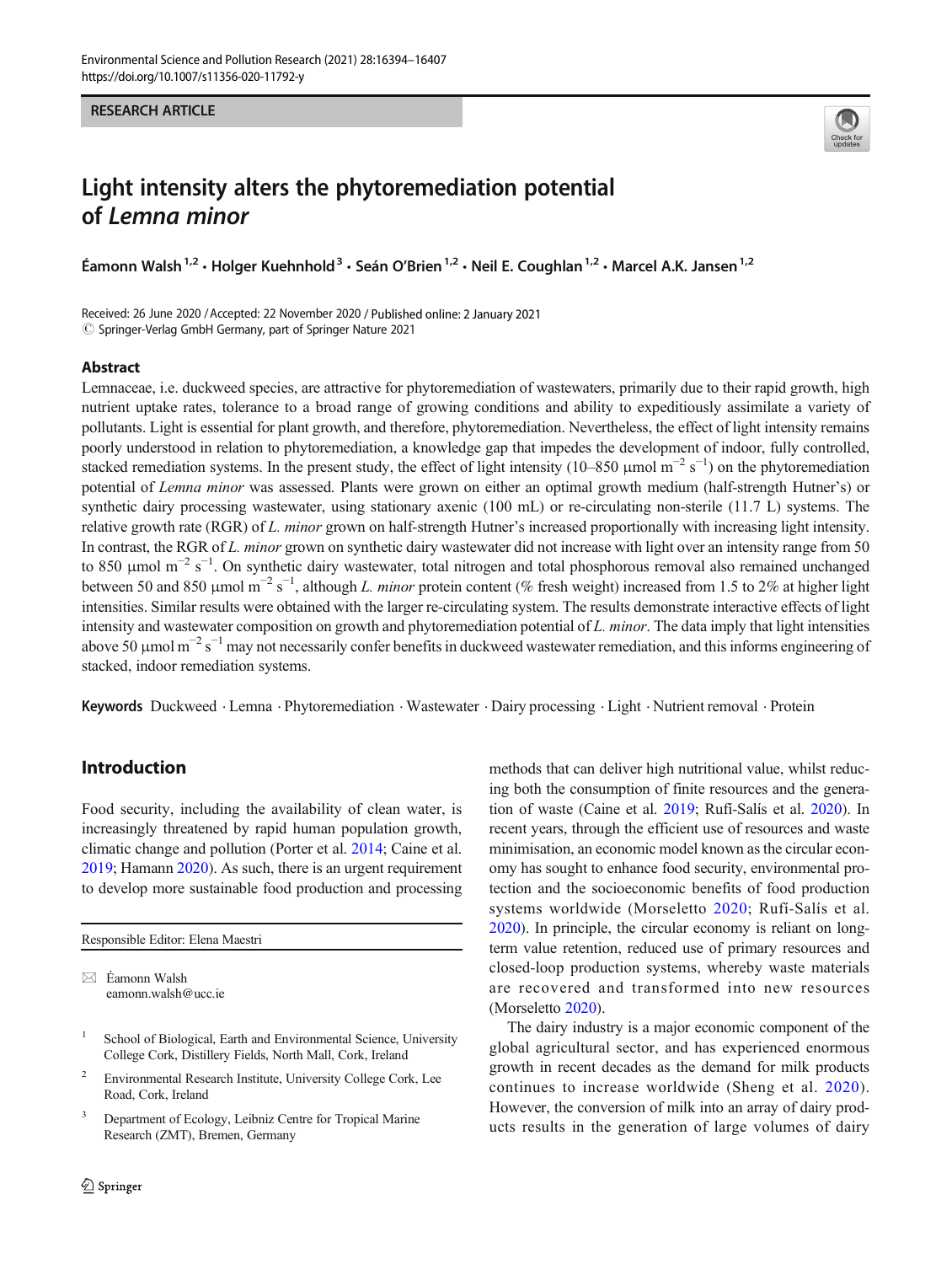processing wastewater, primarily through cleaning, sanitisation, heating and cooling activities (Chokshi et al. [2016\)](#page-12-0). Typically, a dairy processing facility can process between 200 and 550 million litres of milk a year (Baskaran et al. [2003;](#page-11-0) Gösta [2015\)](#page-12-0), and it is estimated that between 0.2 and 10 L of wastewater are produced for every litre of milk processed (Baskaran et al. [2003](#page-11-0); Gösta [2015;](#page-12-0) Wang and Serventi [2019\)](#page-13-0). This variation in wastewater production reflects the manufacturing of a wide range of different dairy products, as well as the operational parameters of individual processing plants. Dairy processing wastewater generally contains a broad range of organic and inorganic components, and is customarily rich in nitrogen and phosphorus compounds (Demirel and Yenigun [2004](#page-12-0); Carvalho et al. [2013](#page-11-0); Tikariha and Sahu [2014](#page-13-0)).

Although dairy processing plants employ a number of physicochemical and biological treatments to remediate wastewater (Wang and Serventi [2019](#page-13-0)), phytoremediation technologies have begun to emerge as alternatives for lowcost, eco-friendly and sustainable purification of tertiary, secondary and even primary dairy effluents (Lutterbeck et al. [2017;](#page-12-0) Akansha et al. [2020\)](#page-11-0). Lemnaceae are a group of floating aquatic plants that are considered particularly suitable for wastewater remediation due to their rapid growth (Ziegler et al. [2015\)](#page-13-0), high nutrient uptake rate (Zhao et al. [2014](#page-13-0)), relative ease of harvesting (Landolt and Kandeler [1987\)](#page-12-0) and tolerance of a wide range of growing conditions, including high ammonia levels (Landolt and Kandeler [1987](#page-12-0); Caicedo et al. [2000](#page-11-0)). Lemnaceae biomass can be used as a biofuel, fertiliser or feed (Ahmad et al. [1990](#page-11-0); Cheng and Stomp [2009\)](#page-12-0). In particular, there is significant interest in using duckweed as an animal feed (Anderson et al. [2011;](#page-11-0) Stadtlander et al. [2019\)](#page-13-0), and even for human consumption (Appenroth et al. [2017](#page-11-0)), due to its high protein content and favourable amino acid profile (Cheng and Stomp [2009](#page-12-0); Anderson et al. [2011\)](#page-11-0). Accordingly, the integration of Lemnaceae phytoremediation technology into wastewater purification regimes could enhance the sustainability of dairy production plants, whilst adding value to the production chain (Adhikari et al. [2015](#page-11-0)).

Duckweed-driven phytoremediation has been employed to remove a variety of pollutants including excess macronutrients, such as nitrogen and phosphorous-containing compounds like ammonia, nitrate and phosphate (Körner et al. [2003;](#page-12-0) Cheng and Stomp [2009](#page-12-0)). The removal of these macronutrients is linked to the growth rate of the duckweed (Cheng et al. [2002\)](#page-11-0), and a faster growth rate is considered to translate into greater nutrient uptake. Accordingly, to increase the phytoremediation capacity of duckweed-based systems, operational parameters should be designed to maximise duckweed growth, in relation to the nutrient composition of wastewaters (Caicedo et al. [2000](#page-11-0)), light intensity (Paolacci et al. [2018](#page-13-0)), temperature (Wedge and Burris [1982](#page-13-0)), plant density (Driever et al. [2005;](#page-12-0) Kufel et al. [2018](#page-12-0)) and photoperiod (Yin et al. [2015](#page-13-0)). Interactive effects among some of these parameters have previously been identified (Ögren et al. [1984\)](#page-13-0). The interactive effects of light and medium composition are, however, less well understood. In particular, given that nutrient deficiencies and/or surpluses can have negative effects on plant growth and health (Morales et al. [2008](#page-13-0); Nagajyoti et al. [2010;](#page-13-0) Paolacci et al. [2016;](#page-13-0) Walsh et al. [2020](#page-13-0)), an improved understanding of potential interactive effects between wastewater composition, light and plant growth is required.

As a primary source of energy, light is a key determinant of plant growth (Paolacci et al. [2018](#page-13-0)). Duckweed growth typically increases with increasing light intensity up to a saturation point, beyond which growth is no longer accelerated by light and may even decrease due to photo-inhibitory damage (Wedge and Burris [1982;](#page-13-0) Landolt and Kandeler [1987](#page-12-0)). Light intensity curves have been measured for various species of Lemnaceae (Wedge and Burris [1982](#page-13-0); Landolt and Kandeler [1987;](#page-12-0) Paolacci et al. [2018\)](#page-13-0). For example, light has been noted as a limiting factor for L. minor growth up to an intensity of 400  $\mu$ mol m<sup>-2</sup> s<sup>-1</sup> (Paolacci et al. [2018\)](#page-13-0). Thus, it appears that moderately high light intensities of at least 400  $\mu$ mol m<sup>-2</sup> s<sup>-1</sup> would be required for optimisation of duckweed-based phytoremediation systems, although this will depend on possible interactive effects between medium composition and light intensity. In addition, uncertainties surrounding optimal light intensity can also impact the financial viability of largescale indoor phytoremediation systems due to mismatch in the provision of costly lamps and their associated energy demand (including cooling systems) (Gupta and Jatothu [2013](#page-12-0); Poulet et al. [2014\)](#page-13-0). Accordingly, to advance indoor, high-output duckweed remediation, there is a need to examine specific context dependencies between media types and light intensity.

Aside from possible interactive effects between wastewater composition and light intensity, an important consideration in dairy wastewater phytoremediation is increasing the scale beyond small and highly controlled laboratory conditions. For example, a large-scale phytoremediation system may experience water currents and algal or microbial growth, unlike stationary axenic systems. In particular, excessive algal and microbial growth can compete with duckweed for the acquisition of nutrients in non-sterile systems (Körner and Vermaat [1998;](#page-12-0) Roijackers et al. [2004\)](#page-13-0), and this can reduce the health, nutritional value and phytoremediation capacity of cultivated duckweed. However, the introduction of a moderate current to a phytoremediation system can decrease nutrient depletion zones and increase nutrient availability at the plant surface, as has been noted for other species (Parker [1981](#page-13-0)). The combination of these distinct influences makes upscaling an important component of the development of remediation approaches.

Overall, whilst effective remediation of dairy processing wastewater with *L. minor* has been demonstrated (e.g. Walsh et al. [\(2020\)](#page-13-0)), possible interactive effects concerning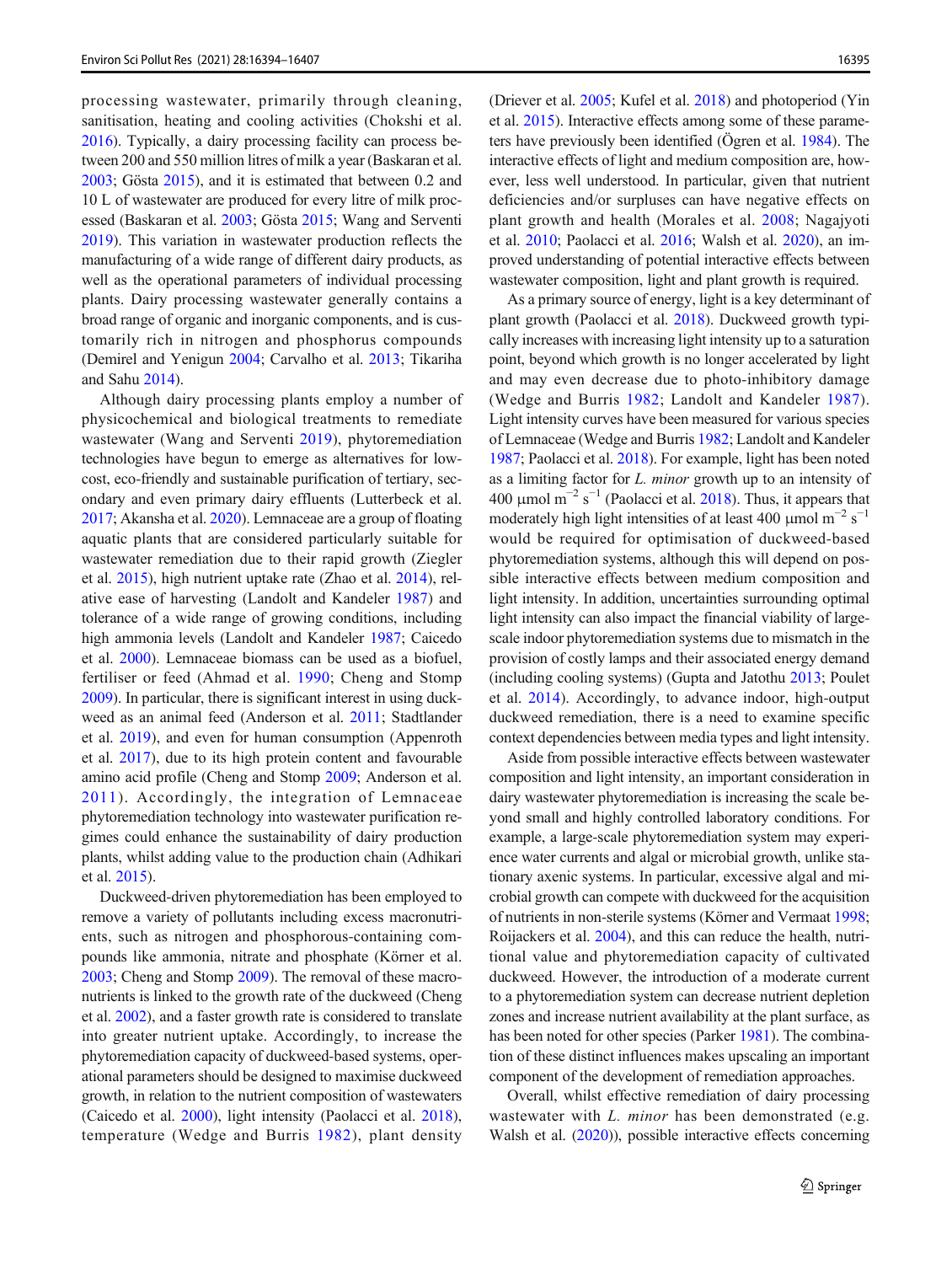wastewater composition and other growth parameters on duckweed health and phytoremediation capacity remain unknown. Therefore, in the present study, we assessed the interactive effects between light intensity and growing medium on key L. minor phytoremediation parameters, using either an optimal laboratory growing medium (i.e. half-strength Hutner's medium) or a standardised synthetic dairy wastewater, in both an axenic stationary and a non-sterile re-circulating system. We hypothesise that duckweed phytoremediation capacity will increase with greater light intensity until a plateau is reached. Results will inform the design and operational parameters of indoor duckweed-based phytoremediation systems for dairy processing wastewaters.

## Materials and methods

## Stock cultivation

The duckweed strain used in this study was Lemna minor L.— Blarney strain, number 5500 in the Rutgers Duckweed Stock Cooperative database (Lahive et al. [2012;](#page-12-0) Van Hoeck et al. [2015\)](#page-13-0). A sterile stock of L. minor was cultivated on halfstrength Hutner's medium (Hutner [1953](#page-12-0)) under an average light intensity of 50 µmol m<sup>-2</sup> s<sup>-1</sup> PAR (photosynthetically active radiation) within a controlled growth room (22 °C, 14:10 h light:dark photoperiod). Prior to experiments, L. minor plants were acclimated for 7 days to experimental light conditions whilst grown on either synthetic dairy wastewater or half-strength Hutner's medium.

## Experimental design

#### Synthetic dairy wastewater

The composition of synthetic wastewater mimics real dairy processing wastewater (Table S1, Online Resource 1; Tarpey [2016](#page-13-0)). A breakdown of the elemental and compound composition of this synthetic wastewater is detailed in Walsh et al. ([2020\)](#page-13-0). Synthetic dairy wastewater is naturally around pH 8.0 but was reduced to 4.5–5.0 using 1 M  $H_2SO_4$ , to encourage optimal duckweed growth. Furthermore, additional calcium was added to maintain a favourable Ca:Mg ratio at 1:1.6 (mM) as detailed in Walsh et al. ([2020\)](#page-13-0).

#### Stationary remediation system

As an initial assessment, plants were grown for 5 days (days 0–5) on 100 mL of synthetic wastewater under ten different light intensities (10–850 µmol m<sup>-2</sup> s<sup>-1</sup>; Table S2, Online Resource 1) in Magenta vessels (GA-7, 7.7-cm length  $\times$  7.7cm width  $\times$  9.7-cm height, surface area 42.25 cm<sup>2</sup> with

100 mL of liquid). Following this, in a second experiment, a reduced range of three light intensities were selected (50, 200 and 850 µmol m<sup>-2</sup> s<sup>-1</sup>) for a comparative assessment of duckweed grown on either 100 mL of synthetic dairy wastewater or half-strength Hutner's medium in Magenta vessels for 5 days (days 0–5). The length of the experiment was determined by the need to achieve measurable increases in plant biomass and decreases in media nutrients, without achieving overcrowding and nutrient depletion. Eight replicates were conducted in total with the number of replicates for each measured parameter detailed in figure legends (Figs. [1](#page-3-0), [2](#page-5-0), [3](#page-6-0), [4](#page-7-0) and [5\)](#page-8-0). Both experiments were conducted under controlled laboratory conditions (18 °C, 16:8 h light:dark photoperiod). Different light intensities were generated by placing plants at different distances from LED-based lamps (AP67 R-series, Valoya, Finland). Starting biomass was eight colonies, averaging 25–30 fronds, per replicate. Colonies were taken at random from plants acclimated for 7 days to experimental light and media conditions. Throughout the experiment, there was some water loss due to evaporation, but deionised water was added to maintain media volume at 100 mL.

#### Re-circulating remediation system

Lemna minor was grown on synthetic wastewater (Table S1, Online Resource 1) in a re-circulating tank system at three different light conditions (100, 300 and 900 µmol m<sup>-2</sup> s<sup>-1</sup> PAR, 18–21 °C, 16:8 h light:dark photoperiod). In this recirculating system, wastewater was pumped from a lower sump tank (at an average rate of 125 L per hour) to an upper duckweed tank and then it drained back down to the sump tank. The total re-circulating synthetic wastewater volume contained in both tanks was 11.7 L. Experiments were conducted over 3 days ( $n = 8$ ). The length of the experiment was determined by the need to achieve measurable increases in plant biomass and decreases in media nutrients, without achieving overcrowding and nutrient depletion. Initially, tanks were seeded with duckweed to achieve a plant density of 60% surface cover (i.e.  $360$ -cm<sup>2</sup> out of  $600$ -cm<sup>2</sup> surface area was plant covered). To determine how much excess material was to be removed to maintain 60% coverage, surface coverage was monitored using the image analysis software EasyLeafArea (Easlon and Bloom [2014\)](#page-12-0).

#### Measured parameters

#### Growth in stationary remediation system

At the start of the experiment (day 0), starting biomass was determined by measuring the biomass of 'representative' colonies. At the end of the experiment (day 5), fresh biomass was again measured. Fresh plant biomass was measured after removing excess water with tissue. The relative growth rate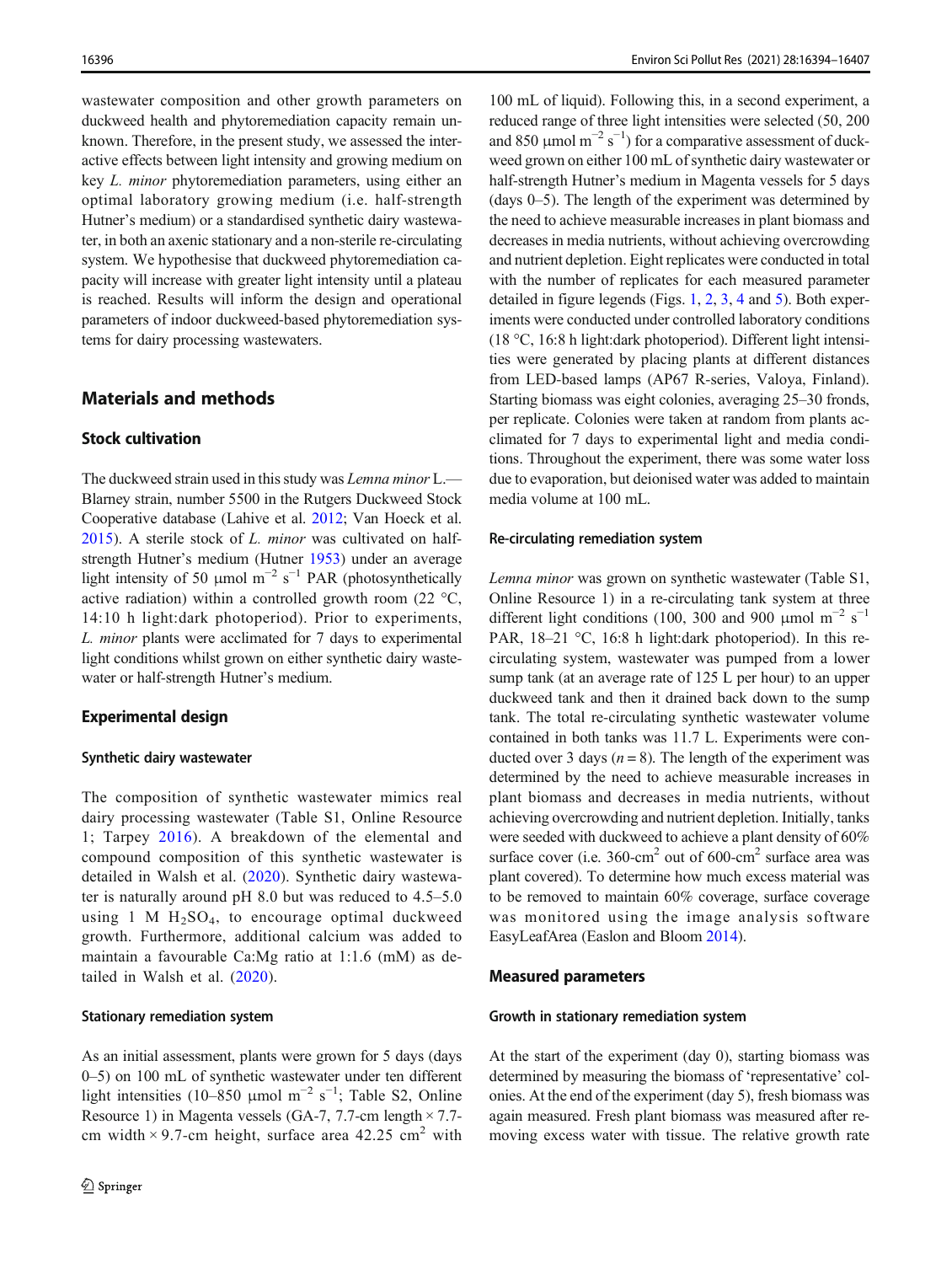<span id="page-3-0"></span>



+ Hutner's - Synthetic wastewater

(RGR) was calculated based on measurements of fresh biomass using the formula (Connolly and Wayne [1996](#page-12-0)):

$$
RGR = \frac{ln\frac{W_2}{W_1}}{\Delta T}
$$
 (1)

where ln is the natural log,  $W_1$  is the starting biomass,  $W_2$  is the final biomass and  $\Delta T$  is the length of the experiment.

#### Growth in re-circulating remediation system

Lemna minor cover was maintained at  $60\%$  (or  $360 \text{ cm}^2$ ) of the surface area of the tank. A proxy of RGR was calculated as per above. The biomass of excess, harvested plants was used to estimate the final fresh biomass  $(W_2)$ . The initial fresh biomass  $(W_1)$  was calculated from the initial surface cover, by using the biomass per square centimetre, which was determined for each replicate tank.

#### Chlorophyll a fluorometry

Chlorophyll a fluorescence was measured using a pulse amplitude modulated fluorometer (WALZ Imaging fluorometer, Effeltrich, Germany). Chlorophyll fluorescence measurements were taken of plants on the initial (day 0) and final days (day 5) of the stationary experiment, in which plants were grown on either half-strength Hutner's or synthetic wastewater under three different light intensities (50, 200 and 850 µmol m<sup>-2</sup> s<sup>-1</sup>). Day 0 measurements were not included in the final analysis but showed the baseline fluorescence characteristics in each medium and under each light intensity. Chlorophyll fluorescence measurements were not taken in the re-circulating system as the purpose of these experiments was limited to the study of upscaling. Immediately before a measurement, plants were dark-adapted for 15 min. For each replicate, three random colonies were selected for measurements. These three measurements were averaged together and treated as a single replicate. The chlorophyll fluorescence analysis procedure was as follows: first, a low-intensity modulated measuring light was turned on to measure  $F_0$  on the dark-adapted plant, and secondly a saturating pulse of light (2700 µmol  $m^{-2} s^{-1}$ ) was applied to obtain the maximum fluorescence  $F<sub>m</sub>$ . Subsequently, actinic light (photosynthetically active light of 186  $\mu$ mol m<sup>-2</sup> s<sup>-1</sup>) was applied to the plants and at 20-s intervals saturating pulses were applied to measure  $F_m'$ , the maximum fluorescence under light-adapted conditions.  $F_t$  is the value of fluorescence immediately before the first saturating pulse is applied, i.e. the steady-state value of fluorescence.  $F_v/$  $F<sub>m</sub>$ , the maximum quantum efficiency of photosystem II (PSII), Y(II), the quantum efficiency of PSII under steady-state light conditions, and NPQ, the non-photochemical quenching, were calculated according to Maxwell and Johnson [\(2000\)](#page-12-0) using Eqs.  $(2)$ ,  $(3)$  and  $(4)$ .

$$
F_{\rm v}/F_{\rm m} = (F_{\rm m} - F_0)/F_{\rm m} \tag{2}
$$

$$
Y(\Pi) = \left(F'_{m} - F_{t}\right) / F'_{m} \tag{3}
$$

$$
NPQ = \left(F_m - F'_m\right) / F'_m \tag{4}
$$

Two further quenching parameters were calculated using Eqs. (5) and ([6\)](#page-4-0): the yield of non-regulated energy dissipation, Y(NO), and the yield of regulated energy dissipation, Y(NPQ) (Kramer et al. [2004\)](#page-12-0).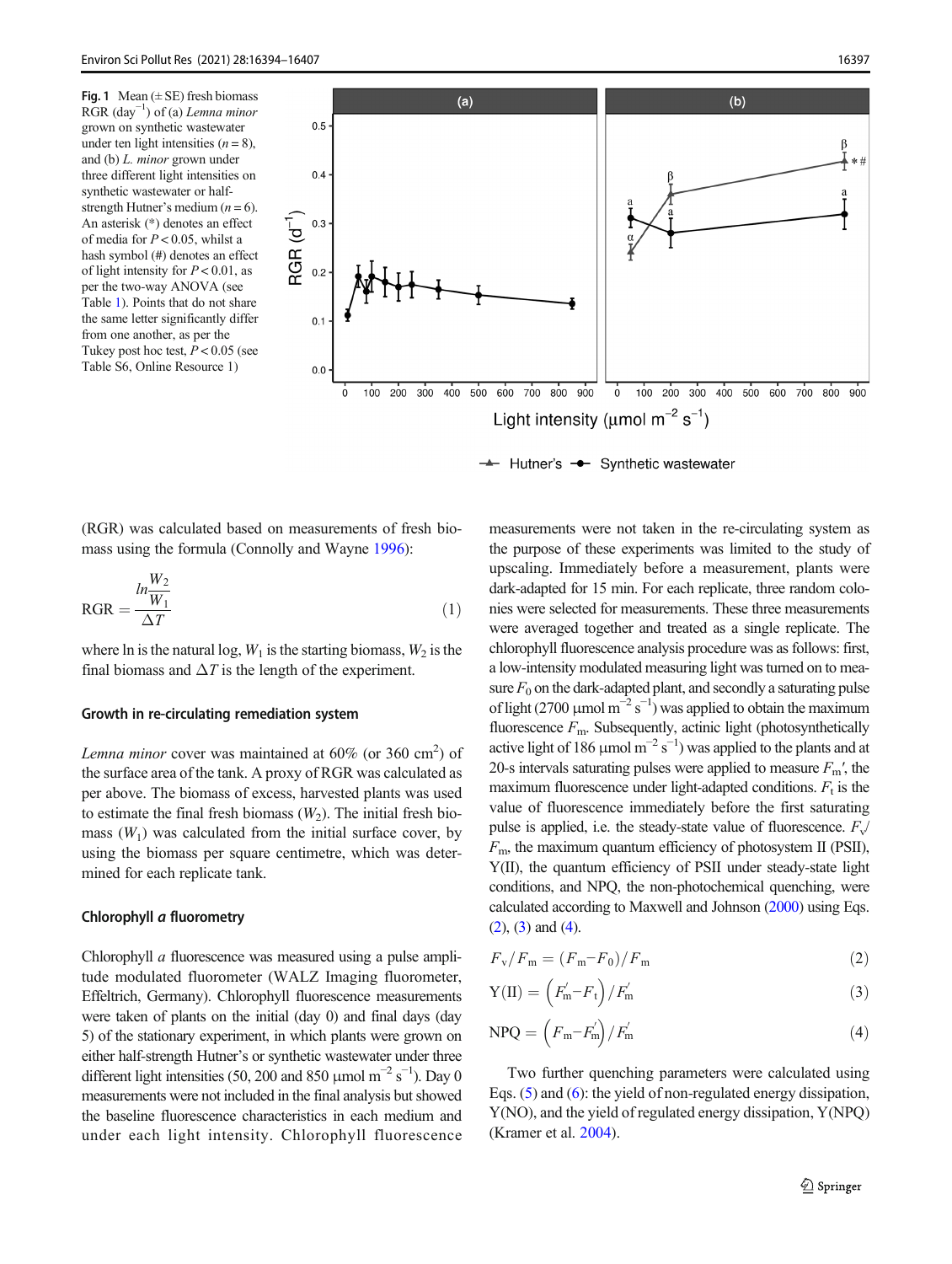<span id="page-4-0"></span>
$$
Y(NO) = \frac{1}{\left( NPQ + 1 + qL\left(\frac{F_m}{F_0 - 1}\right)\right)}
$$
(5)  
 
$$
Y(NPQ) = 1 - Y(II) - Y(NO)
$$
(6)

## Analysis of total nitrogen and total phosphorous in the stationary remediation system

Samples of synthetic wastewater and half-strength Hutner's medium were taken on the initial and final days of the 5-day experiments in order to quantify total nitrogen (TN) and total phosphorous (TP) using a Hach machine (DR3900). For TN, Hach test LCK138 was used. Firstly, the sample was digested with peroxo-disulphate for 1 h at 100 °C causing inorganically and organically bonded nitrogen to oxidise to nitrate (Koroleff digestion). The resulting oxidised nitrate was then analysed photometrically in a reaction with 2,6-dimethylphenol. For TP, Hach test LCK348 was used. Firstly, the wastewater sample was digested using the persulphate digestion method for 1 h at 100 °C. The resulting solution was then analysed photometrically through the ascorbic acid/phosphomolybdenum blue method.

## Analysis of total nitrogen and total phosphorous analysis in the re-circulating remediation system

Samples of wastewater were taken for TN and TP analysis on the initial and final days of the 3-day experiment. These samples were sent to an external lab for analysis (Aquatic Services Unit, Environmental Research Institute, University College Cork, Ireland). For TN, the unfiltered sample was digested with potassium persulfate and boric acid in alkaline conditions in an autoclave at 120 °C for 30 min. The resulting total oxidised nitrogen was analysed by automated cadmium reduction method using Lachat Quikchem 8000 by Zellweger Analytics, Inc. Milwaukee, USA (Grasshoff et al. [2009](#page-12-0)). For TP, the unfiltered sample was digested with ammonium persulfate in acidic conditions in an autoclave at 120 °C for 30 min. The resulting phosphate was analysed manually using the Murphy and Riley Method (Rice et al. [2005](#page-13-0)).

#### Protein analysis

Lemna minor biomass samples were taken on the final day of each experiment and stored in a − 20 °C freezer. Protein was extracted from stored samples using 50 mM potassium phosphate buffer, pH 7, containing 0.1 mM EDTA and 0.1 mM polyvinylpyrrolidone (PVP). For protein measurements, between 50 and 80 mg of plant sample was weighed out, then homogenised in cold potassium phosphate buffer (1 mL of buffer to 80 mg of plant sample). The homogenised sample was centrifuged at 16000 rpm for 30 min at 4 °C (Balen et al. [2011\)](#page-11-0). The supernatant was used for soluble protein analysis using the Bradford method with bovine serum albumin as a

standard (Bradford [1976\)](#page-11-0). Following this, 5 μL of sample was added to 1 mL of Bradford reagent in a cuvette and left for 5 min in dark conditions, then this sample was measured at 595 nm using a spectrophotometer (Shimadzu UV-160A).

#### Data analysis

Statistical analyses were conducted using R software (R Core Team [\(2019](#page-13-0)), R 3.4.3). Numbers of independent replicates are stated in figure legends. One-way and two-way ANOVAs were used to analyse differences in RGR, TN and TP removal rates, and protein content between treatments. A post hoc Tukey test was used for pairwise comparisons of treatment groups. For heteroscedastic datasets, a Welch's ANOVA was used. A significant result indicates a P value that is less than 0.05 ( $P < 0.05$ ).

## **Results**

#### Stationary remediation system

## RGR for L. minor grown on synthetic wastewater or half-strength Hutner's medium

When grown on synthetic wastewater under a range of ten light intensities, L. minor kept under 50 µmol m<sup>-2</sup> s<sup>-1</sup> showed a higher RGR  $\text{(day}^{-1})$  compared to plants kept under 10 µmol m<sup>-2</sup> s<sup>-1</sup> PAR (Fig. [1\(a\)](#page-3-0)). However, above 50 μmol m<sup>-2</sup> s<sup>-1</sup>, the RGR plateaued and gradually decreased as light intensity increased (Welch's ANOVA:  $P = 0.1$ ; Fig.  $1(a)$ ).

Table 1 Summary of two-way ANOVA test for the effects of light intensity and media on Lemna minor RGR (day−<sup>1</sup> ), TN and TP removal rate (mg N/P m<sup>-2</sup> day<sup>-1</sup>) and protein content (%)

| Measurement | Term                           | df             | $F -$<br>statistic | $P$ value |
|-------------|--------------------------------|----------------|--------------------|-----------|
| <b>RGR</b>  | Light intensity                | $\mathfrak{D}$ | 8.759              | 0.001     |
|             | Media                          | 1              | 4.297              | 0.047     |
|             | Light intensity $\times$ media | 2              | 8.502              | 0.001     |
| TN          | Light intensity                | $\mathfrak{D}$ | 1.945              | 0.160     |
|             | Media                          | 1              | 5.447              | 0.027     |
|             | Light intensity $\times$ media | $\mathfrak{D}$ | 0.405              | 0.671     |
| TР          | Light intensity                | 2              | 0.113              | 0.894     |
|             | Media                          | 1              | 7.665              | 0.010     |
|             | Light intensity $\times$ media | 2              | 0.153              | 0.858     |
| Protein     | Light intensity                | 2              | 17.260             | 0.00001   |
|             | Media                          | 1              | 0.000              | 0.997     |
|             | Light intensity $\times$ media | $\mathfrak{D}$ | 2.066              | 0.144     |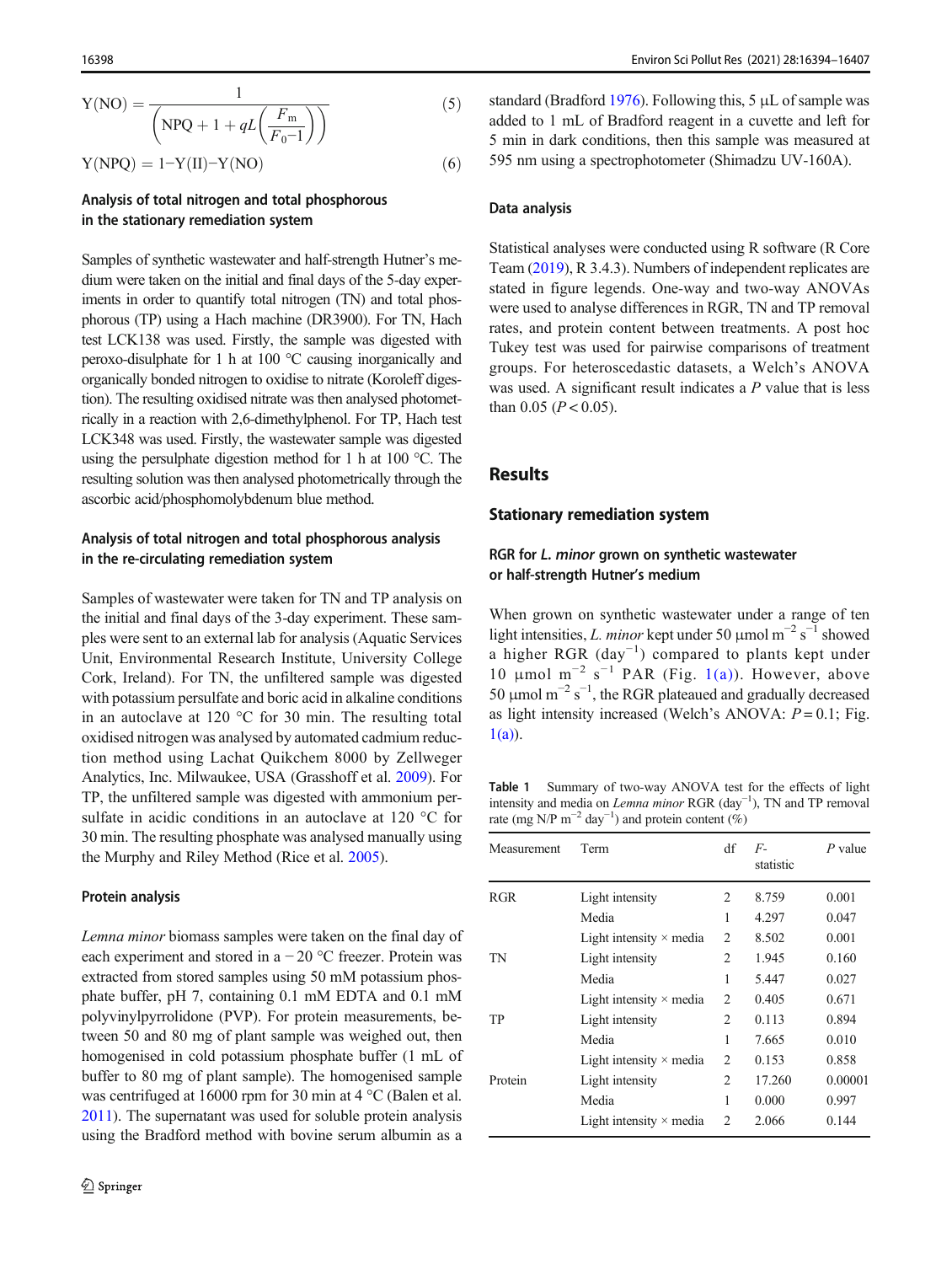<span id="page-5-0"></span>RGR for *L. minor* grown on either of two media, synthetic wastewater or half-strength Hutner's, displayed different trends in response to increasing light intensity (Fig.  $1(b)$ ). Both light (two-way ANOVA:  $P = 0.001$ : Table [1\)](#page-4-0) and media (two-way ANOVA:  $P = 0.047$ ; Table [1](#page-4-0)) affected L. minor RGR. When grown on half-strength Hutner's, L. minor RGR increased with increasing light intensity, rising from 0.24 day<sup>-1</sup> at 50 µmol m<sup>-2</sup> s<sup>-1</sup> to 0.43 day<sup>-1</sup> at 850  $\mu$ mol m<sup>-2</sup> s<sup>-1</sup> (post hoc Tukey: *P* < 0.001; Fig. [1\(b\)](#page-3-0); Table S6, Online Resource 1). For L. minor grown on synthetic wastewater, the mean RGR values remained close to 0.3 day<sup> $-1$ </sup> at all light intensities (post hoc Tukey:  $P > 0.05$ ; Fig. [1\(b\)](#page-3-0); Table S6, Online Resource 1). An interactive effect was found between light intensity and media (two-way ANOVA:  $P = 0.001$  $P = 0.001$ ; Table 1), which indicates that light and media had a combined effect on L. minor RGR.

## Chlorophyll a fluorescence of L. minor grown on synthetic wastewater or half-strength Hutner's medium

Chlorophyll fluorescence measurements were taken for L. minor grown on either synthetic wastewater or halfstrength Hutner's medium under three different light intensities on the final day of the experiment. The maximum quantum efficiency of photosystem II  $(F_v/F_m)$  decreased for L. minor on both media as the light intensity increased (twoway ANOVA:  $P < 0.001$ ; Fig. [2](#page-6-0)(a); Table 2).  $F_v/F_m$  for L. minor grown on synthetic wastewater decreased from 0.78 at 50 µmol m<sup>-2</sup> s<sup>-1</sup> to 0.67 at 850 µmol m<sup>-2</sup> s<sup>-1</sup> (post

hoc Tukey:  $P = 0.003$ ; Fig.  $2(a)$ ; Table S7, Online Resource 1). The post hoc tests did not reveal any significant decrease for plants on half-strength Hutner's.

At 50  $\mu$ mol m<sup>-2</sup> s<sup>-1</sup>, the mean Y(II), the quantum efficiency of PSII under steady-state light conditions, was almost equal irrespective of the medium. As light intensity increased, however, differences in Y(II) between *L. minor* grown on synthetic wastewater or halfstrength Hutner's were observed (two-way ANOVA:  $P = 0.01$ ; Fig. 2(b); Table [2\)](#page-6-0). As light intensity increased to 200 µmol m<sup>-2</sup> s<sup>-1</sup>, the Y(II) of *L. minor* grown on half-strength Hutner's increased more than the Y(II) of L. minor grown on synthetic wastewater. At 850  $\mu$ mol m<sup>-2</sup> s<sup>-1</sup>, Y(II) decreased irrespective of medium, but this decrease was much stronger for L. minor grown on synthetic wastewater. In addition, an interactive effect on Y(II) between light intensity and media was observed (two-way ANOVA:  $P = 0.052$ ; Table [2\)](#page-6-0).

Y(NPQ), the yield of regulated energy dissipation, for L. minor grown under 50 µmol m<sup>-2</sup> s<sup>-1</sup> was similar irrespective of medium. At higher light intensities, Y(NPQ) values diverged depending on the medium (two-way ANOVA:  $P = 0.015$ ; Fig. 2(c); Table [2](#page-6-0)). As light intensity increased to 200 and 850 µmol m<sup>-2</sup> s<sup>-1</sup>, *L. minor* grown on half-strength Hutner's showed a lower Y(NPQ) value than that of *L. minor* grown on synthetic wastewater (Fig.  $2(c)$ ). The Y(NO), the yield of nonregulated energy dissipation, of L. minor was mostly steady across all light intensities and media conditions (two-way ANOVA:  $P > 0.05$ ; Fig.  $2(d)$ ; Table [2\)](#page-6-0).

Fig. 2 Mean  $(\pm \text{ SE})$  values of (a)  $F_v/F_m$ , (b) Y(II), (c) Y(NPQ) and (d) Y(NO) for Lemna minor grown under three different light intensities on synthetic wastewater or half-strength Hutner's medium ( $n = 6$ ). An asterisk (\*) denotes an effect of media for  $P < 0.05$ , whilst a hash symbol  $(\#)$ denotes an effect of light intensity for  $P < 0.01$ , as per the two-way ANOVA (see Table [2\)](#page-6-0)



→ Hutner's → Synthetic wastewater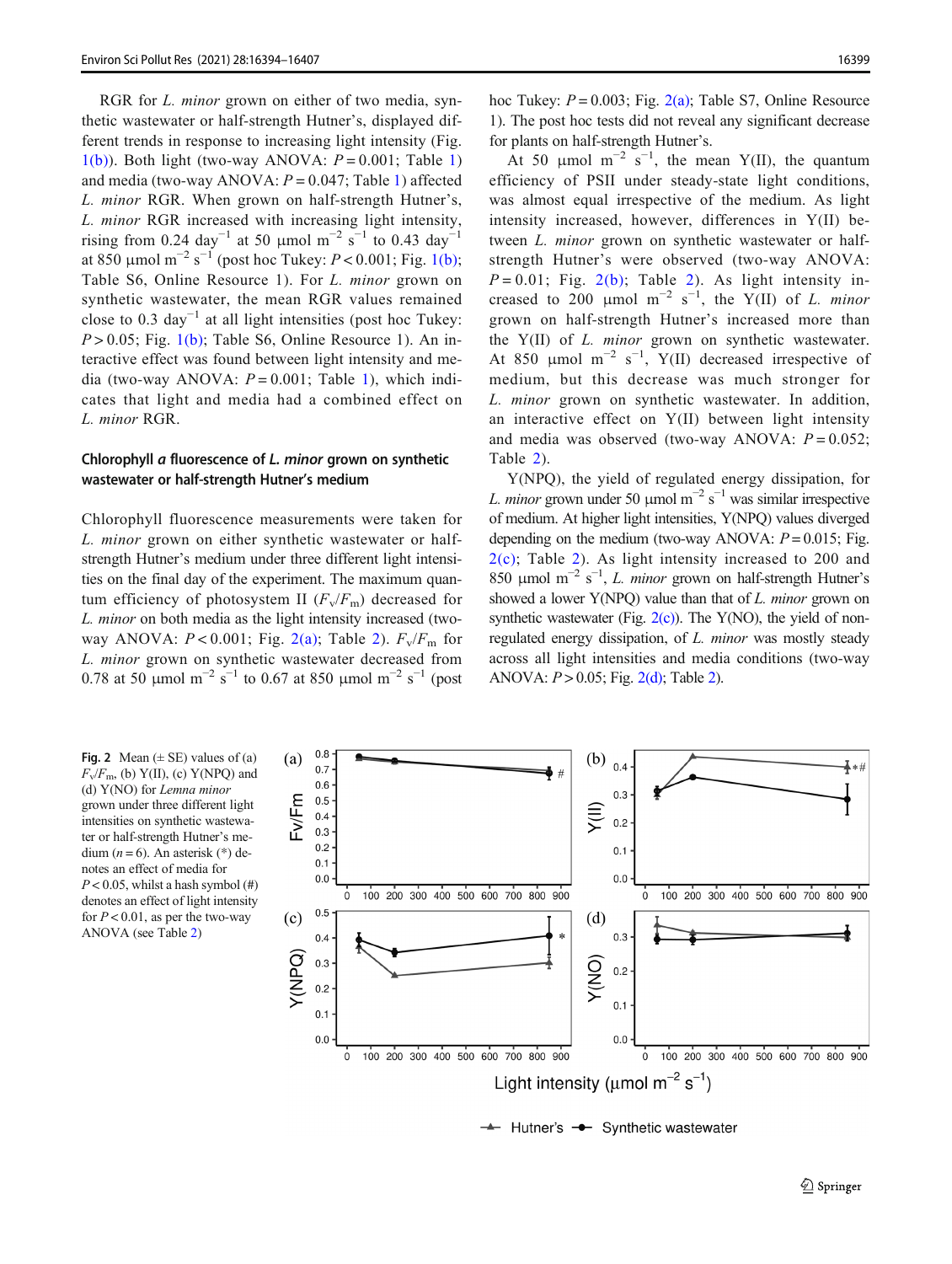<span id="page-6-0"></span>Table 2 Summary of two-way ANOVA tests for the effects of light intensity and media on Lemna minor  $F_v/F_m$ , Y(II), Y(NPQ) and Y(NO)

| Measurement           | Term                           | df             | $F_{-}$<br>statistic | $P$ value |
|-----------------------|--------------------------------|----------------|----------------------|-----------|
| $F_{\rm v}/F_{\rm m}$ | Light intensity                | 2              | 13.241               | 0.00007   |
|                       | Media                          | 1              | 0.004                | 0.952     |
|                       | Light intensity $\times$ media | 2              | 0.454                | 0.639     |
| Y(II)                 | Light intensity                | 2              | 6.647                | 0.004     |
|                       | Media                          | 1              | 7.475                | 0.010     |
|                       | Light intensity $\times$ media | $\overline{2}$ | 3.270                | 0.052     |
| Y(NPO)                | Light intensity                | 2              | 2.800                | 0.077     |
|                       | Media                          | 1              | 6.596                | 0.015     |
|                       | Light intensity $\times$ media | $\overline{2}$ | 0.704                | 0.503     |
| Y(NO)                 | Light intensity                | 2              | 0.306                | 0.739     |
|                       | Media                          | 1              | 1.528                | 0.226     |
|                       | Light intensity $\times$ media | $\mathfrak{D}$ | 1.439                | 0.253     |

## Total nitrogen removal for L. minor grown on synthetic wastewater or half-strength Hutner's medium

Removal of TN from synthetic wastewater by L. minor was measured under ten different light intensities (Table S3, Online Resource 1), and then used to calculate the mean daily TN removal rates for the duration of the experiment, i.e. milligrams of N removed per initial  $m<sup>2</sup>$  of L. minor per day (mg N m−<sup>2</sup> day−<sup>1</sup> : days 0–5). No particular pattern or trend

Fig. 3 Mean  $(\pm SE)$  values for (a) TN removal rate (mg N m<sup>-2</sup> day<sup>-1</sup>) from synthetic

wastewater under ten light intensities  $(n = 3)$ , (b) TN removal rate (mg N m<sup>-2</sup> day<sup>-1</sup>) under three different light intensities from synthetic wastewater or halfstrength Hutner's medium  $(n = 6)$ and (c) mean TN removal rate (mg N m−<sup>2</sup> day−<sup>1</sup> ) against RGR for synthetic wastewater and halfstrength Hutner's medium, with linear fit lines  $(n = 3)$ . An asterisk (\*) denotes an effect of media for  $P < 0.05$ , as per the two-way ANOVA (see Table [1\)](#page-4-0)

of TN removal was found as a function of light intensity (ANOVA:  $P = 0.688$ ; Fig. 3(a)). Nevertheless, mean TN removal rates were variable but standard errors were substantial.

Removal of TN from synthetic wastewater or half-strength Hutner's medium by *L. minor* was measured under three different light intensities (Table S4, Online Resource 1), and then used to calculate TN removal rates (mg N m<sup>-2</sup> day<sup>-1</sup>). Overall, L. minor grown on synthetic wastewater had higher TN removal rates than L. minor grown on half-strength Hutner's (two-way ANOVA:  $P = 0.027$ ; Fig. 3(b); Table [1\)](#page-4-0). For L. minor grown on half-strength Hutner's, the mean TN removal rate increased with increasing light intensity, whereas for L. minor grown on synthetic wastewater, the mean TN removal rate increased only at the highest light intensity, 850 µmol m<sup>-2</sup> s<sup>-1</sup>, but at all light intensities substantial standard errors were observed (Fig.  $3(b)$ ). A post hoc Tukey test of TN removal rate did not show significant difference between the light intensity treatments (Table S6, Online Resource 1). Further analysis showed that plants grown on half-strength Hutner's displayed a strong linear correlation between growth rate (RGR) and TN removal rate (Fig.  $3(c)$ ), whereas plants grown on synthetic wastewater had similar growth rates with no particular association with TN removal rate.

## Total phosphorous removal for L. minor grown on synthetic wastewater or half-strength Hutner's medium

Removal of TP from synthetic wastewater by L. minor was measured under ten different light intensities (Table S3,

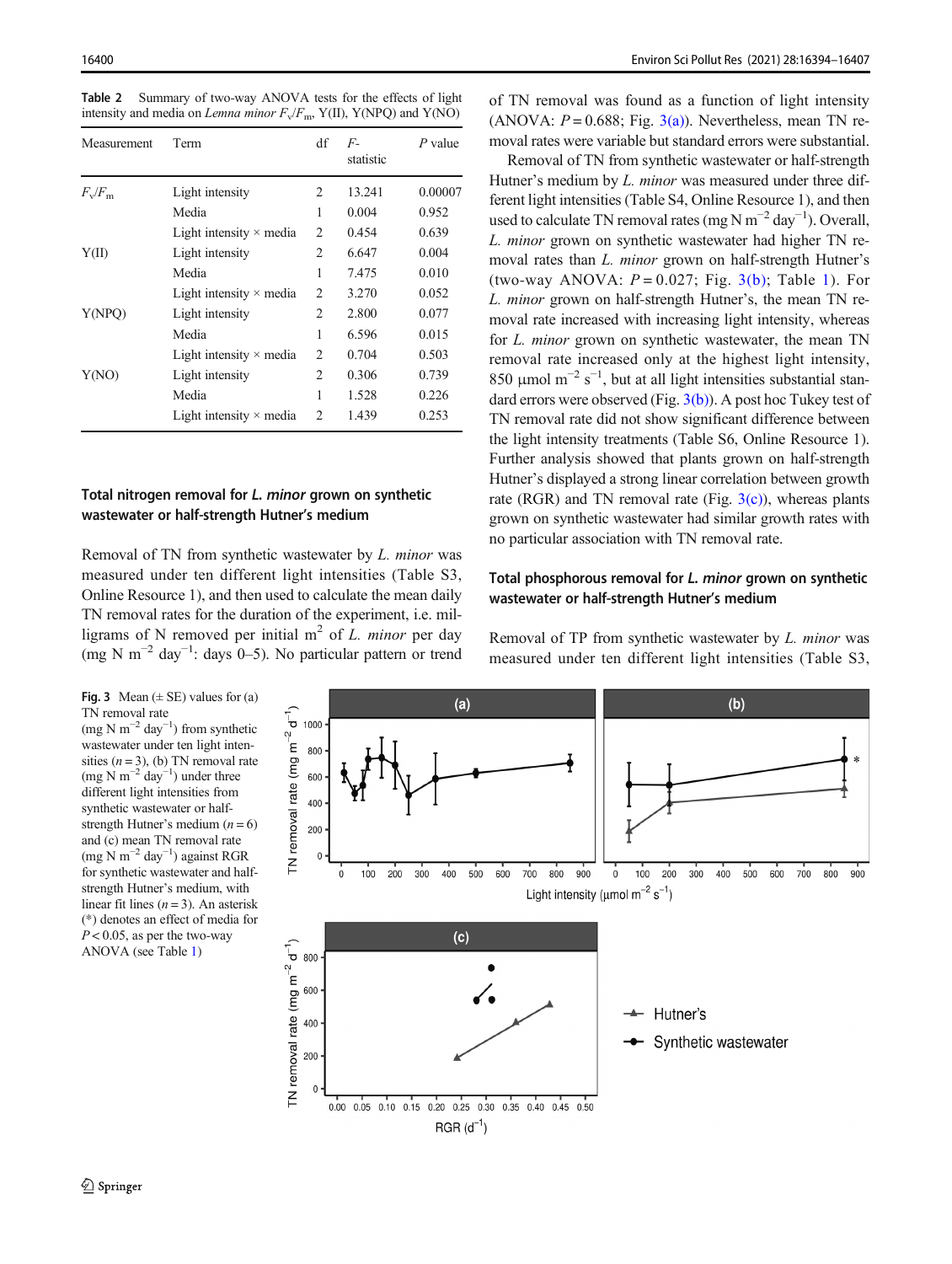<span id="page-7-0"></span>Online Resource 1), and then used to calculate the mean daily TP removal rates for the duration of the experiment, i.e. milligrams of P removed per initial square meters of L. minor per day (mg P m<sup>-2</sup> day<sup>-1</sup>: days 0–5). As observed for TN, no light dependency of TP removal was discerned (ANOVA:  $P =$  $0.75$ ; Fig.  $4(a)$ ).

Removal of TP from synthetic wastewater or half-strength Hutner's medium by *L. minor* was measured under three different light intensities (Table S4, Online Resource 1), and then used to calculate TP removal rates (mg P  $m^{-2}$  day<sup>-1</sup>). The TP removal rate differed between L. minor grown on synthetic wastewater and *L. minor* grown on half-strength Hutner's (two-way ANOVA:  $P = 0.01$  $P = 0.01$ ; Fig. 4(b); Table 1). However, light intensity did not exert a strong effect on TP removal rate (two-way ANOVA:  $P = 0.894$ ; Fig. 4(b); Table [1](#page-4-0)). The mean TP removal rate for plants grown on half-strength Hutner's increased moderately from 50 to 200 µmol  $m^{-2}$  s<sup>-1</sup> but then reduced at 850 µmol  $m^{-2}$  s<sup>-1</sup> (Fig. 4(b)). The mean TP removal for plants grown on synthetic wastewater medium increased moderately with increasing light intensity (Fig. 4(b)). A post hoc Tukey test did not identify significant differences between light intensity treatments (Table S6, Online Resource 1).

## Protein content of L. minor grown on synthetic wastewater or half-strength Hutner's medium

When grown on synthetic wastewater under a range of ten light intensities, *L. minor* protein content (% protein of fresh biomass) increased with increasing light intensity (ANOVA:  $P < 0.001$ ; Fig.  $5(a)$ ). A post hoc Tukey test showed significant differences between plant protein content at 10 and

50 μmol m<sup>-2</sup> s<sup>-1</sup> and that at 350, 500 and 850 μmol m<sup>-2</sup> s<sup>-1</sup>  $(P < 0.01$  and  $P < 0.05$ , respectively; Table S8, Online Resource 1).

Lemna minor protein content (% protein of fresh biomass) for plants grown on either half-strength Hutner's medium or synthetic wastewater increased with increasing light intensity (two-way ANOVA:  $P < 0.001$ ; Fig.  $5(b)$ ; Table [1\)](#page-4-0). For L. minor grown on half-strength Hutner's, significant differences were found between protein content at 50 and 200 µmol m<sup>-2</sup> s<sup>-1</sup>, and that at 850 µmol m<sup>-2</sup> s<sup>-1</sup> (post hoc Tukey, 50–850:  $P < 0.001$ , 200–850:  $P = 0.003$ ; Table S6, Online Resource 1). For L. minor grown on synthetic wastewater, a borderline significant P value of  $P = 0.055$  was found (as per post hoc Tukey, Table S6, Online Resource 1), comparing 50 and 850 µmol m<sup>-2</sup> s<sup>-1</sup>.

## Re-circulating remediation system

The mean RGR of L. *minor* grown in re-circulating tanks under three different light intensities increased with increasing light intensity, from 0.21 to 0.27 day<sup>-1</sup> (ANOVA:  $P = 0.475$ ; Fig. [6a\)](#page-9-0). TN and TP removal from synthetic wastewater in recirculating tanks was measured over the course of the experiment (Table S5, Online Resource 1). TN and TP removal rates (mg N/ P m<sup>-2</sup> day<sup>-1</sup>) were calculated from the change in concentration between start and end date (days 0–3). The mean TN removal rate increased with light intensity but exhibited substantial standard errors at 300 and 900 µmol m<sup>-2</sup> s<sup>-1</sup> (ANOVA:  $P = 0.479$ ; Fig. [6b\)](#page-9-0). The TP removal rate was similar at 100 and 300 μmol m<sup>-2</sup> s<sup>-1</sup> but increased at 900 μmol m<sup>-2</sup> s<sup>-1</sup> (ANOVA:  $P = 0.008$ ; Fig. [6c](#page-9-0)). Significant differences were

Fig. 4 Mean  $(\pm SE)$  values for (a) TP removal rate (mg P m<sup>-2</sup> day<sup>-1</sup>) from synthetic wastewater under ten light intensities  $(n = 4, \text{ except})$ at 100 and 150 µmol  $m^{-2}$  s<sup>-1</sup> where  $n = 3$ ), and (b) TP removal rate (mg P m<sup>-2</sup> day<sup>-1</sup>) under three different light intensities from synthetic wastewater or halfstrength Hutner's medium  $(n = 6)$ . An asterisk (\*) denotes an effect of media for  $P < 0.05$ , as per the two-way ANOVA (see Table [1](#page-4-0))



 $\rightarrow$  Hutner's  $\rightarrow$  Synthetic wastewater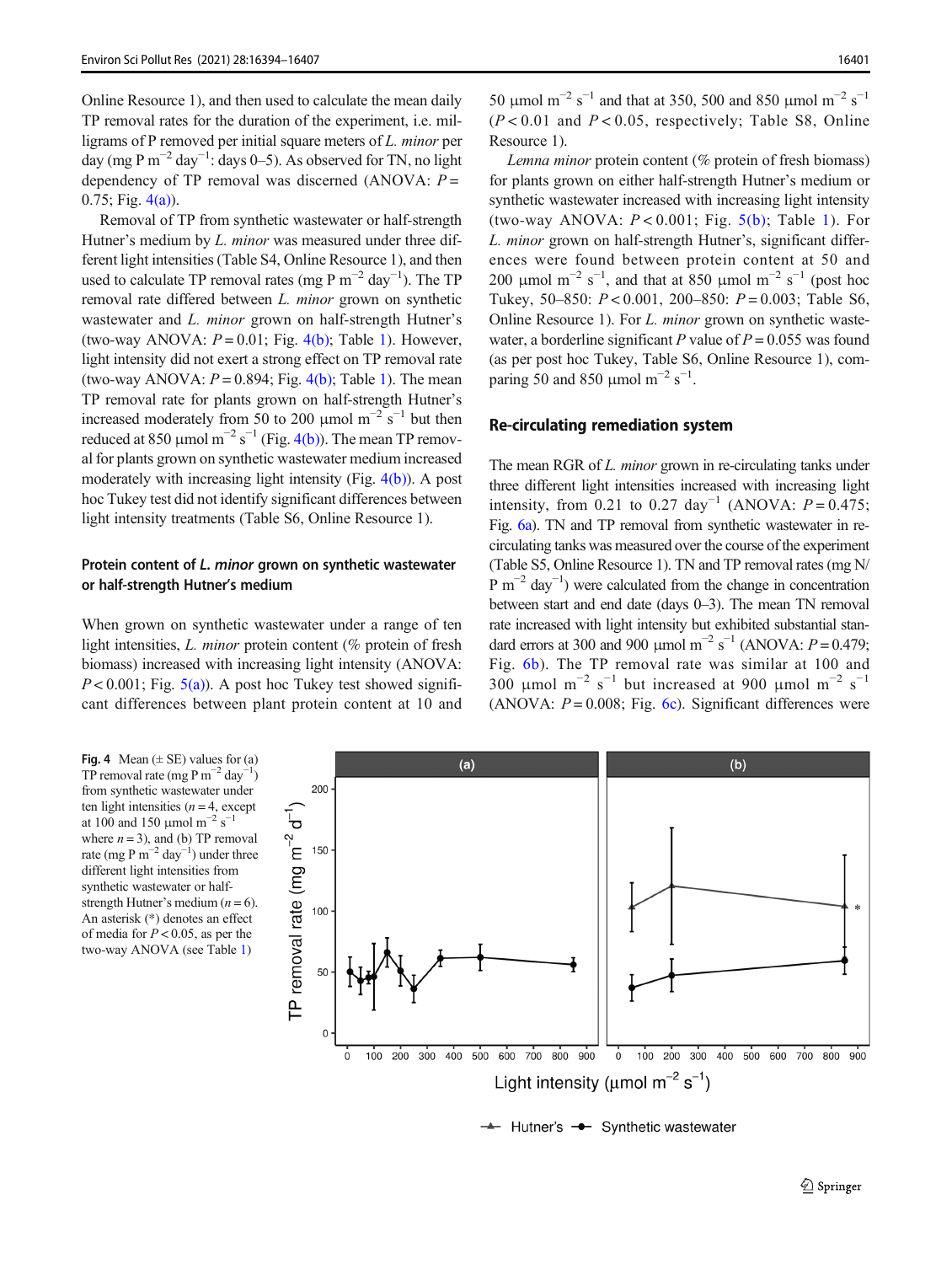<span id="page-8-0"></span>

 $\rightarrow$  Hutner's  $\rightarrow$  Synthetic wastewater

**Fig. 5** Mean ( $\pm$  SE) values for (a) L. minor protein content ( $\%$  protein of fresh *Lemna minor* biomass) under ten light intensities  $(n = 6)$ , and (b) L. minor protein content (% protein of fresh L. minor biomass) under three different light intensities on synthetic wastewater or half-strength Hutner's medium ( $n = 6$ ). Based on a typical dry biomass content of 4%, the protein content on a dry weight basis is on average 33–50% and 38–

found between the TP removal rate at 100 and 300 µmol  $m^{-2} s^{-1}$ compared to that at 900 µmol m<sup>-2</sup> s<sup>-1</sup> (post hoc Tukey:  $P = 0.01$ ,  $P = 0.03$ , respectively; Fig. [6c\)](#page-9-0). L. minor protein concentration (% protein of fresh duckweed biomass) increased moderately with increasing light intensity (ANOVA:  $P = 0.294$ ; Fig. [6d\)](#page-9-0).

## **Discussion**

In general, growth rates documented in the present study for Lemna minor 'Blarney', cultivated on synthetic dairy processing wastewater, are slightly lower or similar to those found in the literature for duckweed grown on optimised media (Ziegler et al. [2015](#page-13-0); Paolacci et al. [2016](#page-13-0), [2018\)](#page-13-0), but similar or greater than those for duckweed grown on wastewater (Caicedo et al. [2000](#page-11-0); Iatrou et al. [2015](#page-12-0)). L. minor grown on half-strength Hutner's medium displayed comparable growth rates to those found in the literature (Ziegler et al. [2015](#page-13-0)). However, there was a major difference in the way L. minor responded to light when grown on either synthetic wastewater or half-strength Hutner's. Typically, duckweed growth rates increase until light is saturating, at which point growth rates plateau. The growth saturation point for Lemnaceae has been found to range between 250 and 750 µmol  $m^{-2}$  s<sup>-1</sup>, depending on species and clone (Landolt and Kandeler [1987](#page-12-0)). Specifically, the saturation point for *L. minor* has been

53% for plants grown on half-strength Hutner's or synthetic wastewater, respectively. A hash symbol (#) denotes an effect of light intensity for  $P < 0.001$  $P < 0.001$ , as per the two-way ANOVA (see Table 1). Points that do not share the same letter, significantly differ from one another for  $P < 0.05$ , as per the Tukey post hoc test (see Tables S6 and S8, Online Resource 1)

identified as between 400 and 600 µmol  $m^{-2}$  s<sup>-1</sup> (Wedge and Burris [1982](#page-13-0); Paolacci et al. [2018\)](#page-13-0). In this context, the light response curve for L. minor grown on synthetic wastewater is unusual in that it already shows growth saturation at 50 µmol m<sup>-2</sup> s<sup>-1</sup>. The same pattern was found in the scaled-up 11.7-L re-circulating tank system in which *L. minor* reached growth saturation at around 100 μmol m<sup>-2</sup> s<sup>-1</sup>.

To explore why the growth of  $L$ . *minor* on synthetic wastewater did not increase with increasing light intensities, photosynthetic efficiency was quantified. Measurements of L. minor Y(II), the quantum yield of PSII (Murchie and Lawson [2013\)](#page-13-0) and Y(NPQ), the proportion of energy being quenched by non-photochemical processes such as heat dissipation (Kramer et al. [2004](#page-12-0)), diverged at light intensities above 50 µmol m<sup>-2</sup> s<sup>-1</sup> between the two media. *L. minor* grown on synthetic wastewater was less capable of using additional light energy, as shown by lower Y(II) values (Genty et al. [1989\)](#page-12-0), and dissipated increasing amounts of radiation energy through the xanthophyll cycle (Horton et al. [1996\)](#page-12-0), as shown by higher values for Y(NPQ) (Klughammer and Schreiber [2008](#page-12-0)). Such regulated energy dissipation does not necessarily mean photoinhibitory damage has occurred, and this is seen in the similar values for  $F_v/F_m$ , the maximum quantum yield of photosystem II (Murchie and Lawson [2013](#page-13-0)), and Y(NO), the proportion of light energy being dissipated in a non-regulated manner (Kramer et al. [2004](#page-12-0)), that were observed for L. minor grown in both media. An increase in Y(NO) would have been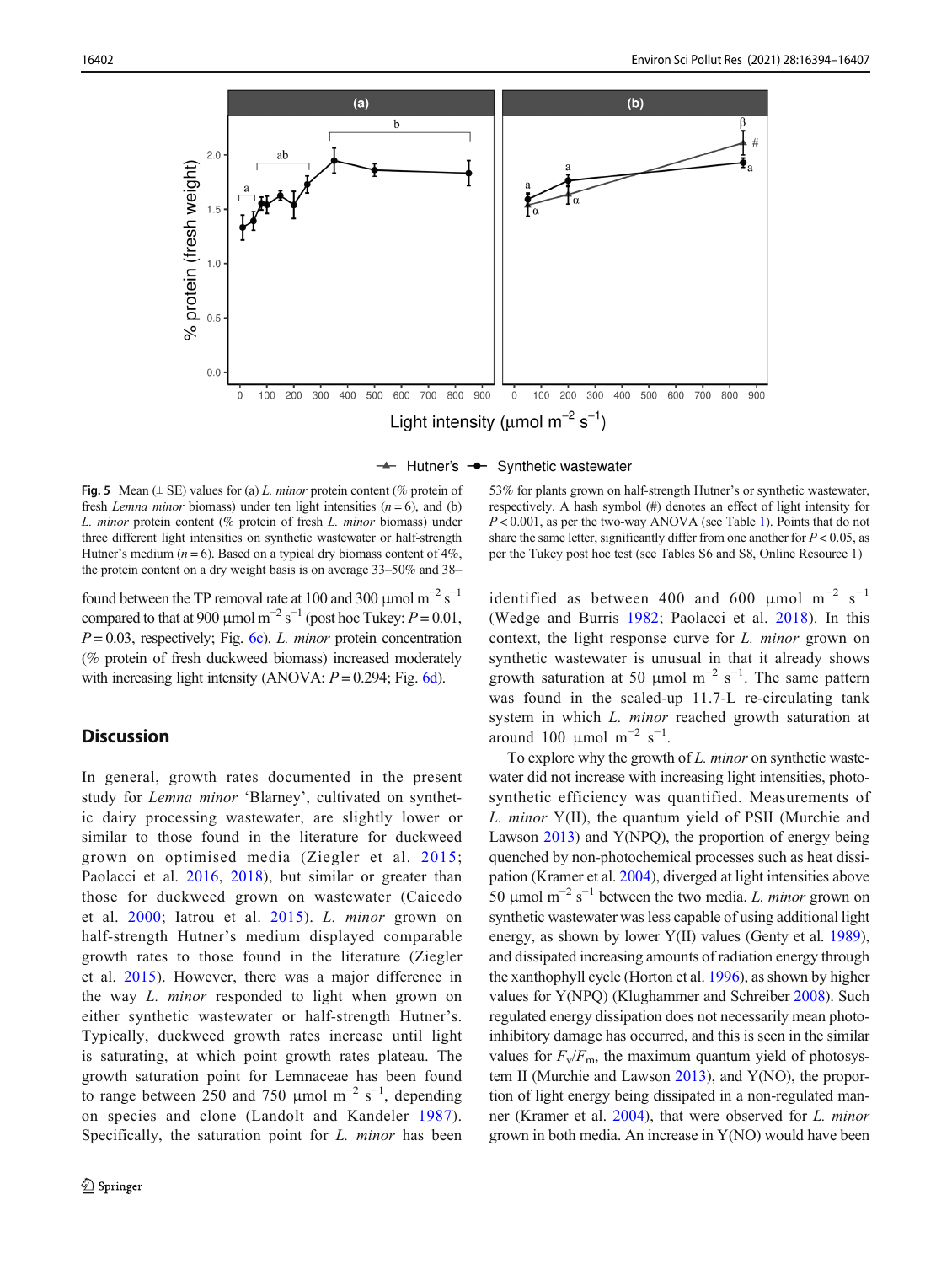<span id="page-9-0"></span>Fig. 6 Mean  $(\pm \text{ SE})$  for Lemna minor (a) RGR, (b) TN removal rate (mg N m<sup>-2</sup> day<sup>-1</sup>), (c) TP removal (mg P m<sup>-2</sup> day<sup>-1</sup>), and (**d**) protein content (% protein of fresh weight) grown on synthetic wastewater under three different light intensities in re-circulating tanks ( $n = 8$ ). Based on a typical dry biomass content of 4%, the protein content on a dry weight basis is on average 24–30%. Points that do not share the same letter significantly differ from one another for  $P < 0.05$ , as per the Tukey post hoc test



indicative of a plant struggling to cope with excess radiation due to photochemical damage or damage to its light-protective mechanisms (Klughammer and Schreiber [2008\)](#page-12-0). Similar  $F_v/$  $F<sub>m</sub>$  values indicate that PSII is not directly negatively affected in either growth medium. Rather, photosynthesis in L. minor growing in synthetic wastewater is likely to be disrupted at a point beyond PSII (Kanazawa and Kramer [2002](#page-12-0); Vredenberg [2018\)](#page-13-0).

A previous study, Walsh et al. [\(2020\)](#page-13-0), which documented the concentration of elemental components in synthetic wastewater and half-strength Hutner's medium revealed some elements that, due to their concentration, may potentially impede ATP generation or the Calvin cycle. In particular, copper, which is present in higher amounts in synthetic wastewater than in half-strength Hutner's (5 and 0.12 μM, respectively), can inhibit phosphorylation by ATP synthase (Uribe and Stark [1982;](#page-13-0) Maksymiec [1998](#page-12-0)). A consequence of impeding ATP generation is the build-up of a proton gradient across the thylakoid lumen (Kramer et al. [2003](#page-12-0)). In turn, this gradient causes non-photochemical quenching, Y(NPQ), to be increased through the xanthophyll cycle (Horton et al. [1996;](#page-12-0) Li et al. [2002\)](#page-12-0), as was observed in this study. Moreover, magnesium, which is present at much lower concentrations in synthetic wastewater than in half-strength Hutner's (0.2 and 3 mM, respectively), can adversely affect ribulose-1,5-bisphosphate carboxylase/oxygenase (Rubisco) activity if present in deficient amounts (Farhat et al. [2016](#page-12-0)), whilst manganese, which can negatively affect carbon assimilation when present in excess amounts (Li et al. [2010](#page-12-0)), is present in a higher concentration in synthetic wastewater than in half-strength Hutner's (37 and 0.591 μM, respectively). Therefore, we argue that through subtle disruptions in plant physiology, the cultivation of L. minor on synthetic dairy wastewater resulted in increased energy dissipation, inhibition of photosynthetic yield and a lack of growth acceleration at higher light intensities. It can be concluded that synthetic dairy wastewater can support the cultivation of  $L$ . minor under low light intensities but is less suitable under higher light intensities due to interactive effects between light and media composition.

The detected removal rates of TN from synthetic wastewater are in line with those documented for duckweed within the literature, which range from 500 to 2100 mg N m<sup>-2</sup> day<sup>-1</sup> (Körner and Vermaat [1998;](#page-12-0) Cheng et al. [2002;](#page-11-0) Mohedano et al. [2012](#page-12-0)). Removal rates vary depending on the Lemnaceae species or clone used (Zhao et al. [2014](#page-13-0)), the types of nitrogen source available (Fang et al. [2007](#page-12-0)), the type of wastewater being remediated (Toyama et al. [2018\)](#page-13-0) and the type of system used (e.g. outdoor or indoor) (Cheng and Stomp [2009](#page-12-0)). In addition, luxury uptake of nitrogen has been reported for some plant species (Lipson et al. [1996\)](#page-12-0), and this would distort the relationship between growth and nitrogen uptake. However, to our knowledge, no records of luxury nitrogen uptake by duckweed species have been reported. In the present study, nitrogen uptake was closely linked with L. minor RGR for each specific medium. Although half-strength Hutner's medium contains approximately 20% more available nitrogen than synthetic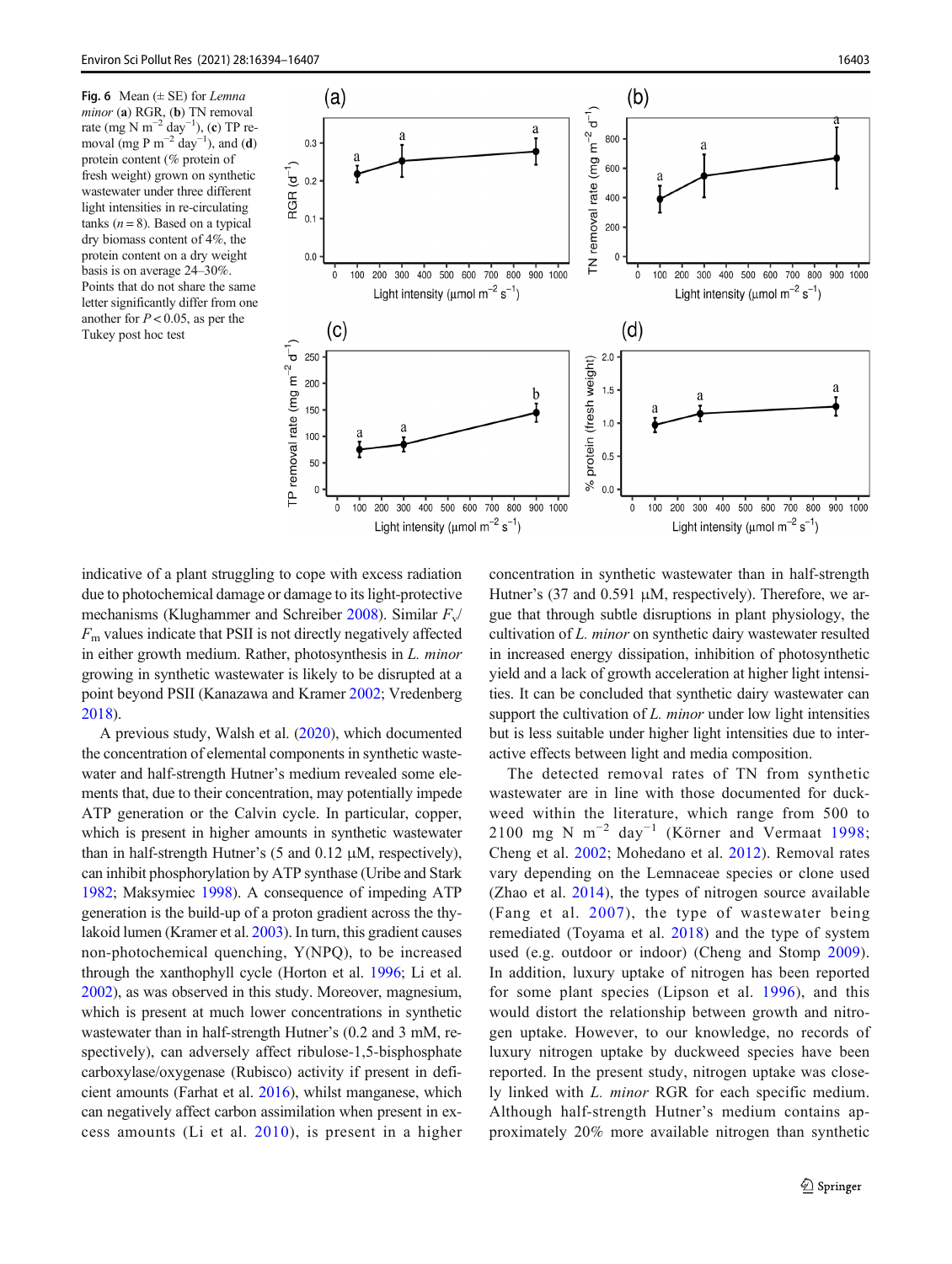dairy wastewater (see Table S1, Online Resource 1; Hutner [1953\)](#page-12-0), greater nitrogen removal by *L. minor* occurred for plants grown on synthetic wastewater, despite these plants having lower growth rates. The relatively high TN removal rates from synthetic wastewater are likely due to the type of nitrogen available. Synthetic wastewater contains ammonia and urea as its nitrogen sources, whereas in Hutner's medium nitrate is the sole nitrogen source (Hutner [1953\)](#page-12-0). It has previously been shown that ammonia is more readily taken up than nitrate by L. minor (Feller and Erismann [1971](#page-12-0); Landolt and Kandeler [1987\)](#page-12-0). Furthermore, L. minor shows a preference for ammonia over nitrate when both nutrients are available (Feller and Erismann [1971](#page-12-0); Porath and Pollock [1982](#page-13-0)). Thus, the relationship between RGR and TN removal is further modified by the available form of nitrogen.

Lemna minor has been shown to take up more phosphorus than it requires when this is available in high concentrations; consequently, such luxury uptake can distort the relationship between RGR and TP uptake (Chaiprapat et al. [2005](#page-11-0)). Whilst the TP removal rates observed in this study are in the lower portion of the published range (i.e. 20–590 mg P m<sup>-2</sup> day<sup>-1</sup>) (Körner and Vermaat [1998;](#page-12-0) Cheng et al. [2002](#page-11-0); Mohedano et al. [2012](#page-12-0)), the TP removal rate for L. minor grown on halfstrength Hutner's was double the rate for L. minor grown on synthetic wastewater. As half-strength Hutner's medium contained substantially more phosphorus than synthetic dairy wastewater (93 mg  $L^{-1}$  and 10.9 mg  $L^{-1}$ , respectively; Table S1, Online Resource 1; Hutner [1953\)](#page-12-0), luxury phosphorus uptake by plants grown in half-strength Hutner's may have occurred.

Typically, duckweed protein content can vary between 10 and 40% of dry duckweed biomass (Landolt and Kandeler [1987](#page-12-0); Bergmann et al. [2000\)](#page-11-0). The protein content found in this study is presented as milligrams of protein per milligram of fresh L. minor biomass, which was used to calculate protein per dry *L. minor* biomass for a comparison with literature sources (a direct measurement of dry weight would be worthwhile for future studies). Based on a L. minor dry biomass content of 4% (Landolt and Kandeler [1987;](#page-12-0) Appenroth et al. [2017](#page-11-0)), the average protein content for L. minor grown on halfstrength Hutner's was 44% and on synthetic wastewater 42%. The protein content of L. minor increased with greater light intensity, for plants grown on both synthetic wastewater and half-strength Hutner's. Previous studies have documented that higher light intensities lead to greater allocation of total nitrogen from non-protein nitrogen-containing components to soluble protein in C3 plants such as duckweed (Evans [1989;](#page-12-0) Evans and Seemann [1989](#page-12-0)). It is thought that this process may be associated with the increased production of Rubisco, a

soluble protein, at higher light intensities (Evans [1989](#page-12-0)). The increase in TN removal with increasing light intensity, as seen for *L. minor* grown on half-strength Hutner's, does not increase the proportion of soluble protein content in these plants any more than was observed for *L. minor* grown on synthetic wastewater. This greater TN uptake may instead have increased the overall nitrogen content of L. minor grown on halfstrength Hutner's (Landolt and Kandeler [1987](#page-12-0); Evans and Seemann [1989](#page-12-0)).

In general, *L. minor* grown on synthetic wastewater in re-circulating tanks had similar growth rates, TN and TP removal rates, and protein content, as L. minor grown on synthetic wastewater in stationary conditions. The protein content for L. minor grown on synthetic wastewater in recirculating tanks was generally lower, but exhibited the same trend under different light intensity conditions as documented for plants grown in stationary conditions. The lower protein content detected for L. minor grown in recirculating systems may reflect an unknown effect linked to upscaling and this should be considered for future research. The effects of light intensity on the measured parameters were mostly similar to the stationary system with the exception of TN and TP removal at the highest light intensities. The presence of algae and microbes in recirculating tanks may have contributed to a modest increase in the mean TN removal at higher light intensities without an associated increase in L. minor RGR (Zhao et al. [2015](#page-13-0)). The presence of microbiota can lead to the loss of nitrogen from a wastewater treatment system through the bacterial nitrification-denitrification process (Thakur and Medhi [2019](#page-13-0)). Furthermore, the presence of algae and a microbial biofilm has also been reported to contribute to the removal of nitrogen and phosphorous in a duckweed-based system (Körner and Vermaat [1998](#page-12-0)). Algae in particular can compete with duckweed for nutrients (Roijackers et al. [2004](#page-13-0)), potentially decreasing duckweed-mediated uptake of nitrogen and phosphorus but increasing nutrient uptake overall. The relatively high density of duckweed in the system (60%) may have negated a strong effect of algal competitors (Roijackers et al. [2004\)](#page-13-0). The volume of wastewater to L. minor biomass, which is greater in re-circulating tanks, around 1.6 L to 1 g compared to 0.5 L to 1 g in stationary experiments, may have been a factor in the response of TP removal rate to different light intensities. The greater availability of phosphate may saturate luxury uptake and restore the relationship between growth and phosphorous removal (Paolacci et al. [2016](#page-13-0)). As duckweeds naturally come from still or slow-moving waters (Landolt [1986\)](#page-12-0), water movement and currents, such as those introduced by the recirculating system, can have a negative impact on L. minor growth (Iqbal [1999](#page-12-0)). However, the high density of duckweed seemed to have a positive effect by stabilising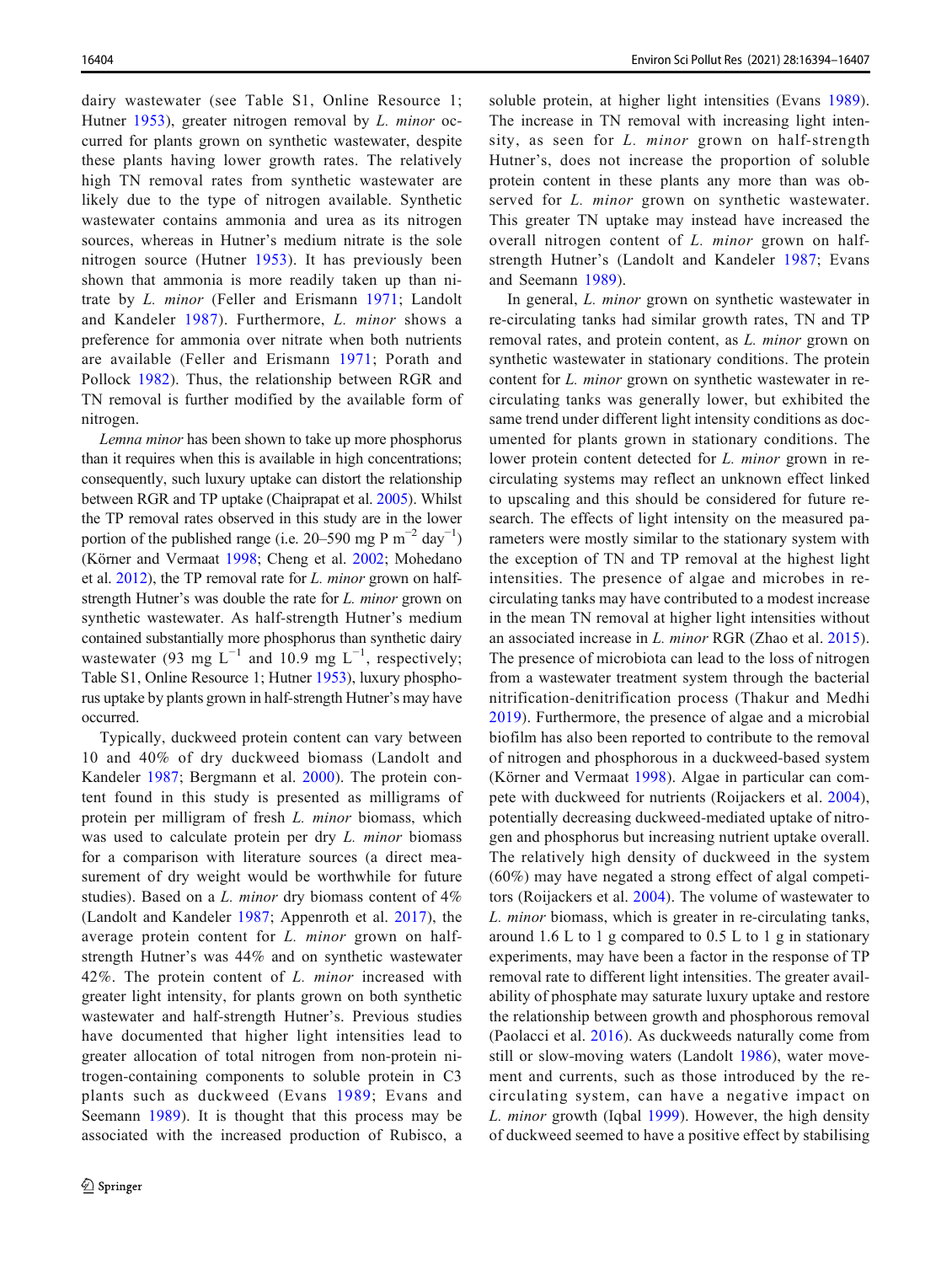<span id="page-11-0"></span>the duckweed and reducing the impact of moving water. Overall, no adverse effects on L. minor growth were noted in the re-circulating system. Despite the noted differences, it can be argued that simple stationary, sterile systems can meaningfully inform on phytoremediation potential prior to investment in larger and more complex re-circulating systems.

## Conclusion

Lemna minor has been shown to grow on and remediate a synthetic wastewater which mirrors real dairy processing wastewater. Attempts to accelerate this process by using higher light intensities showed that, remarkably, L. minor growth rates and TN and TP removal rates did not differ significantly across a wide range of light intensities. However, when compared to *L. minor* grown on half-strength Hutner's medium, a media-dependent effect of light intensity was detected. These findings will inform the design and operational parameters of indoor duckweed-driven phytoremediation systems, as a lower light intensity could reduce costs and energy consumption. Yet, the use of higher light intensities can also result in higher L. minor protein content, which may represent a supplementary source of income, improving the financial viability of the phytoremediation process. As such, an evaluation between the cost of higher light intensity and the potential financial gain of additional protein content will need to be considered.

Supplementary Information The online version contains supplementary material available at <https://doi.org/10.1007/s11356-020-11792-y>.

Acknowledgments This project was funded under the EPA Research Programme 2014–2020 (grant 2016-W-LS-11). MAKJ also acknowledges support by WoB.

Authors' contributions ÉW, HK and MAKJ contributed to the study conception and design. Material preparation, data collection and analysis were performed by ÉW, HK and SOB. The first draft of the manuscript was written by ÉW and all authors contributed to reviewing and editing the manuscript.

Funding This project was funded under the EPA Research Programme 2014–2020 (grant 2016-W-LS-11). The EPA Research Programme is a Government of Ireland initiative funded by the Department of Communications, Climate Action and Environment. It is administered by the Environmental Protection Agency, which has the statutory function of coordinating and promoting environmental research.

Data availability The datasets used in the current study are available from the corresponding author on reasonable request.

## Compliance with ethical standards

Ethical approval Not applicable

Competing interests The authors declare that they have no conflict of interest.

Consent to participate Not applicable

Consent to publish Not applicable

## References

- Adhikari U, Harrigan T, Reinhold DM (2015) Use of duckweed-based constructed wetlands for nutrient recovery and pollutant reduction from dairy wastewater. Ecol Eng 78:6–14. [https://doi.org/10.1016/j.](https://doi.org/10.1016/j.ecoleng.2014.05.024) [ecoleng.2014.05.024](https://doi.org/10.1016/j.ecoleng.2014.05.024)
- Ahmad Z, Hossain NS, Hussain SG, Khan AH (1990) Effect of duckweed (Lemna minor) as complement to fertilizer nitrogen on the growth and yield of rice. Int J Trop Agric 8:72–79
- Akansha J, Nidheesh PV, Gopinath A, Anupama KV, Suresh Kumar M (2020) Treatment of dairy industry wastewater by combined aerated electrocoagulation and phytoremediation process. Chemosphere 253:126652. <https://doi.org/10.1016/j.chemosphere.2020.126652>
- Anderson KE, Lowman Z, Stomp AM, Chang J (2011) Duckweed as a feed ingredient in laying hen diets and its effect on egg production and composition. Int J Poult Sci 10:4–7. [https://doi.org/10.3923/ijps.](https://doi.org/10.3923/ijps.2011.4.7) [2011.4.7](https://doi.org/10.3923/ijps.2011.4.7)
- Appenroth KJ, Sree KS, Böhm V, Hammann S, Vetter W, Leiterer M, Jahreis G (2017) Nutritional value of duckweeds (Lemnaceae) as human food. Food Chem 217:266–273. [https://doi.org/10.1016/j.](https://doi.org/10.1016/j.foodchem.2016.08.116) [foodchem.2016.08.116](https://doi.org/10.1016/j.foodchem.2016.08.116)
- Balen B, Tkalec M, Šikić S, Tolić S, Cvjetko P, Pavlica M, Vidaković-Cifrek Ž (2011) Biochemical responses of Lemna minor experimentally exposed to cadmium and zinc. Ecotoxicology 20: 815–826. <https://doi.org/10.1007/s10646-011-0633-1>
- Baskaran K, Palmowski LM, Watson BM (2003) Wastewater reuse and treatment options for the dairy industry. Water Sci Technol Water Supply 3:85–91. <https://doi.org/10.2166/ws.2003.0012>
- Bergmann BA, Cheng J, Classen J, Stomp AM (2000) In vitro selection of duckweed geographical isolates for potential use in swine lagoon effluent renovation. Bioresour Technol 73:13–20. [https://doi.org/10.](https://doi.org/10.1016/S0960-8524(99)00137-6) [1016/S0960-8524\(99\)00137-6](https://doi.org/10.1016/S0960-8524(99)00137-6)
- Bradford MM (1976) A rapid and sensitive method for the quantitation of microgram quantities of protein utilizing the principle of protein-dye binding. Anal Biochem 72:248–254. [https://doi.org/10.1016/0003-](https://doi.org/10.1016/0003-2697(76)90527-3) [2697\(76\)90527-3](https://doi.org/10.1016/0003-2697(76)90527-3)
- Caicedo JR, Van Der Steen NP, Arce O, Gijzen HJ (2000) Effect of total ammonia nitrogen concentration and pH on growth rates of duckweed (Spirodela polyrrhiza). Water Res 34:3829–3835. [https://doi.](https://doi.org/10.1016/S0043-1354(00)00128-7) [org/10.1016/S0043-1354\(00\)00128-7](https://doi.org/10.1016/S0043-1354(00)00128-7)
- Caine RS, Yin X, Sloan J, Harrison EL, Mohammed U, Fulton T, Biswal AK, Dionora J, Chater CC, Coe RA, Bandyopadhyay A, Murchie EH, Swarup R, Quick WP, Gray JE (2019) Rice with reduced stomatal density conserves water and has improved drought tolerance under future climate conditions. New Phytol 221:371–384. [https://](https://doi.org/10.1111/nph.15344) [doi.org/10.1111/nph.15344](https://doi.org/10.1111/nph.15344)
- Carvalho F, Prazeres AR, Rivas J (2013) Cheese whey wastewater: characterization and treatment. Sci Total Environ 445:385–396. [https://](https://doi.org/10.1016/j.scitotenv.2012.12.038) [doi.org/10.1016/j.scitotenv.2012.12.038](https://doi.org/10.1016/j.scitotenv.2012.12.038)
- Chaiprapat S, Cheng JJ, Classen JJ, Liehr SK (2005) Role of internal nutrient storage in duckweed growth for swine wastewater treatment. Trans ASAE 48:2247–2258. [https://doi.org/10.13031/2013.](https://doi.org/10.13031/2013.20088) [20088](https://doi.org/10.13031/2013.20088)
- Cheng J, Landesman L, Bergmann B, et al (2002) Nutrient removal from swine lagoon liquid by *Lemna minor* 8627. Trans ASAE 45:1003– 1010. <https://doi.org/10.13031/2013.9953>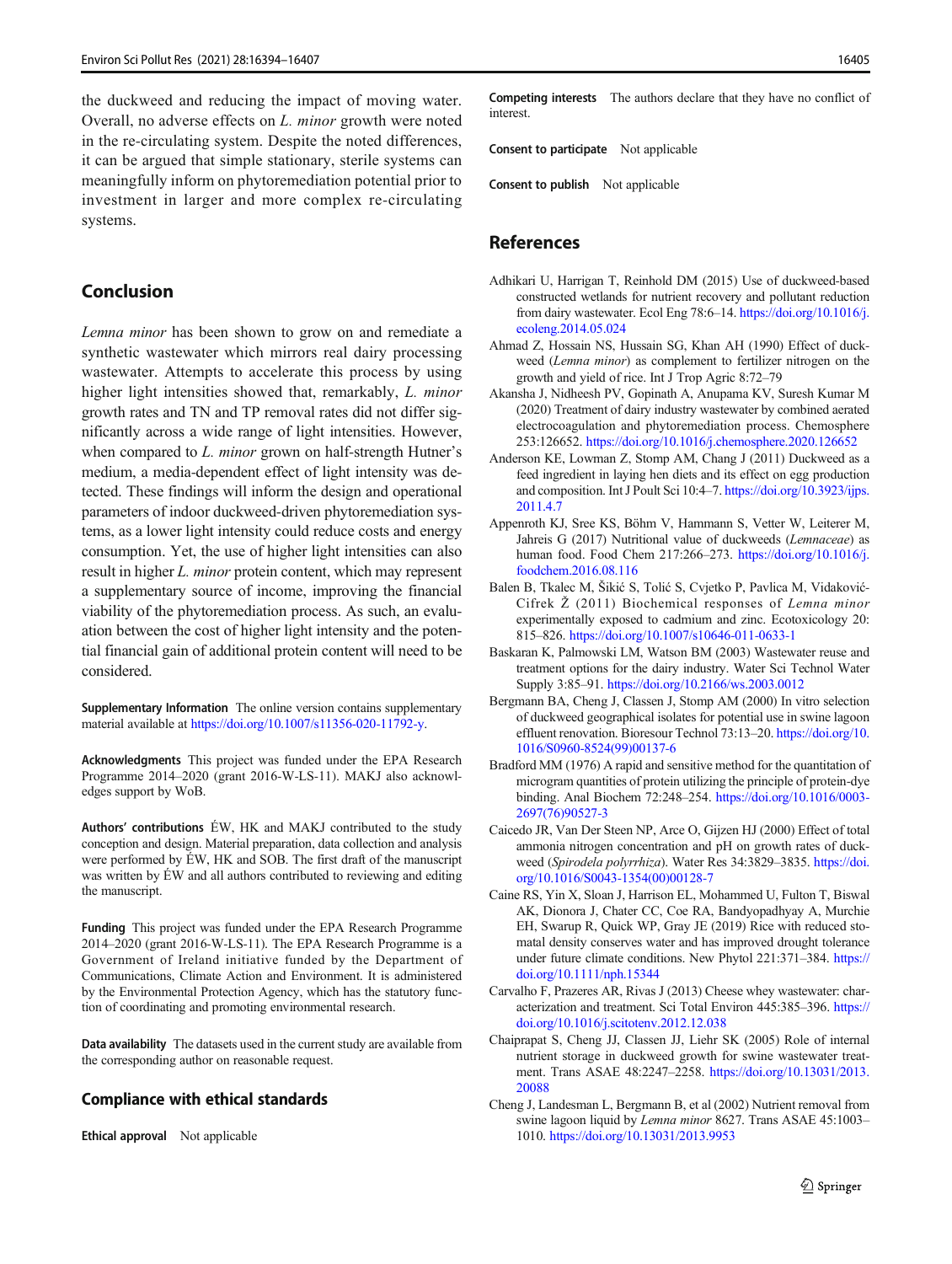- <span id="page-12-0"></span>Cheng JJ, Stomp A-M (2009) Growing duckweed to recover nutrients from wastewaters and for production of fuel ethanol and animal feed. CLEAN - Soil, Air, Water 37:17–26. [https://doi.org/10.1002/](https://doi.org/10.1002/clen.200800210) [clen.200800210](https://doi.org/10.1002/clen.200800210)
- Chokshi K, Pancha I, Ghosh A, Mishra S (2016) Microalgal biomass generation by phycoremediation of dairy industry wastewater: an integrated approach towards sustainable biofuel production. Bioresour Technol 221:455–460. [https://doi.org/10.1016/j.](https://doi.org/10.1016/j.biortech.2016.09.070) [biortech.2016.09.070](https://doi.org/10.1016/j.biortech.2016.09.070)
- Connolly J, Wayne P (1996) Asymmetric competition between plant species. Oecologia 108:311–320. [https://doi.org/10.1007/](https://doi.org/10.1007/BF00334656) [BF00334656](https://doi.org/10.1007/BF00334656)
- Demirel B, Yenigun O (2004) Anaerobic acidogenesis of dairy wastewater: the effects of variations in hydraulic retention time with no pH control. J Chem Technol Biotechnol 79:755–760. [https://doi.org/10.](https://doi.org/10.1002/jctb.1052) [1002/jctb.1052](https://doi.org/10.1002/jctb.1052)
- Driever SM, van Nes EH, Roijackers RMM (2005) Growth limitation of Lemna minor due to high plant density. Aquat Bot 81:245–251. <https://doi.org/10.1016/j.aquabot.2004.12.002>
- Easlon HM, Bloom AJ (2014) Easy leaf area: automated digital image analysis for rapid and accurate measurement of leaf area. Appl Plant Sci 2:1400033. <https://doi.org/10.3732/apps.1400033>
- Evans JR (1989) Photosynthesis and nitrogen relationships in leaves of C 3 plants. Oecologia 78:9–19. <https://doi.org/10.1007/BF00377192>
- Evans JR, Seemann JR (1989) The allocation of protein nitrogen in the photosynthetic apparatus: costs, consequences, and control. Photosynthesis 8:183–205
- Fang YY, Babourina O, Rengel Z, Yang XE, Pu PM (2007) Ammonium and nitrate uptake by the floating plant Landoltia punctata. Ann Bot 99:365–370. <https://doi.org/10.1093/aob/mcl264>
- Farhat N, Elkhouni A, Zorrig W, Smaoui A, Abdelly C, Rabhi M (2016) Effects of magnesium deficiency on photosynthesis and carbohydrate partitioning. Acta Physiol Plant 38:145. [https://doi.org/10.](https://doi.org/10.1007/s11738-016-2165-z) [1007/s11738-016-2165-z](https://doi.org/10.1007/s11738-016-2165-z)
- Feller U, Erismann KH (1971) Einfluss der Beleuchtungsstärke auf die Ammonium-und Nitrataufnahme bei Lemna minor. Verhandlungen der Schweizerischen Naturforschenden Gesellschaft 151:96–99
- Genty B, Briantais J-M, Baker NR (1989) The relationship between the quantum yield of photosynthetic electron transport and quenching of chlorophyll fluorescence. Biochim Biophys Acta (BBA)-General Subj 990:87–92. [https://doi.org/10.1016/S0304-4165\(89\)80016-9](https://doi.org/10.1016/S0304-4165(89)80016-9)
- Gösta B (2015) Dairy processing handbook, 3rd edn Tetra Pak International S.A
- Grasshoff K, Kremling K, Ehrhardt M (2009) Methods of seawater analysis, 3rd edn. John Wiley and Sons, Weinheim
- Gupta SD, Jatothu B (2013) Fundamentals and applications of lightemitting diodes (LEDs) in in vitro plant growth and morphogenesis. Plant Biotechnol Rep 7:211–220. [https://doi.org/10.1007/s11816-](https://doi.org/10.1007/s11816-013-0277-0) [013-0277-0](https://doi.org/10.1007/s11816-013-0277-0)
- Hamann S (2020) The global food system, agro-industrialization and governance: alternative conceptions for sub-Saharan Africa. Globalizations 17:1–16. [https://doi.org/10.1080/14747731.2020.](https://doi.org/10.1080/14747731.2020.1730050) [1730050](https://doi.org/10.1080/14747731.2020.1730050)
- Horton P, Ruban AV, Walters RG (1996) Regulation of light harvesting in green plants. Annu Rev Plant Biol 47:655–684. [https://doi.org/10.](https://doi.org/10.1146/annurev.arplant.47.1.655) [1146/annurev.arplant.47.1.655](https://doi.org/10.1146/annurev.arplant.47.1.655)
- Hutner SH (1953) Comparative physiology of heterotrophic growth in higher plants. In: Growth and differentiation in plants. Iowa State College Press, Ames (IA), pp 417–447
- Iatrou EI, Stasinakis AS, Aloupi M (2015) Cultivating duckweed Lemna minor in urine and treated domestic wastewater for simultaneous biomass production and removal of nutrients and antimicrobials. Ecol Eng 84:632–639. [https://doi.org/10.1016/j.ecoleng.2015.09.](https://doi.org/10.1016/j.ecoleng.2015.09.071) [071](https://doi.org/10.1016/j.ecoleng.2015.09.071)
- Iqbal S (1999) Duckweed aquaculture: potentials, possibilities and limitations, for combined wastewater treatment and animal feed production in developing countries. SANDEC report No. 6/99
	- Kanazawa A, Kramer DM (2002) In vivo modulation of nonphotochemical exciton quenching (NPQ) by regulation of the chloroplast ATP synthase. Proc Natl Acad Sci 99:12789–12794. <https://doi.org/10.1073/pnas.182427499>
	- Klughammer C, Schreiber U (2008) Complementary PS II quantum yields calculated from simple fluorescence parameters measured by PAM fluorometry and the saturation pulse method. PAM Appl notes 1:27–35
	- Körner S, Vermaat JE (1998) The relative importance of Lemna gibba L., bacteria and algae for the nitrogen and phosphorus removal in duckweed-covered domestic wastewater. Water Res 32:3651– 3661. [https://doi.org/10.1016/S0043-1354\(98\)00166-3](https://doi.org/10.1016/S0043-1354(98)00166-3)
	- Körner S, Vermaat JE, Veenstra S (2003) The capacity of duckweed to treat wastewater. J Environ Qual 32:1583–1590. [https://doi.org/10.](https://doi.org/10.2134/jeq2003.1583) [2134/jeq2003.1583](https://doi.org/10.2134/jeq2003.1583)
	- Kramer DM, Cruz JA, Kanazawa A (2003) Balancing the central roles of the thylakoid proton gradient. Trends Plant Sci 8:27–32. [https://doi.](https://doi.org/10.1016/S1360-1385(02)00010-9) [org/10.1016/S1360-1385\(02\)00010-9](https://doi.org/10.1016/S1360-1385(02)00010-9)
	- Kramer DM, Johnson G, Kiirats O, Edwards GE (2004) New fluorescence parameters for the determination of QA redox state and excitation energy fluxes. Photosynth Res 79:209–218. [https://doi.org/](https://doi.org/10.1023/B:PRES.0000015391.99477.0d) [10.1023/B:PRES.0000015391.99477.0d](https://doi.org/10.1023/B:PRES.0000015391.99477.0d)
	- Kufel L, Strzałek M, Przetakiewicz A (2018) Plant response to overcrowding–Lemna minor example. Acta Oecol 91:73–80. [https://](https://doi.org/10.1016/j.actao.2018.06.007) [doi.org/10.1016/j.actao.2018.06.007](https://doi.org/10.1016/j.actao.2018.06.007)
	- Lahive E, O'Halloran J, Jansen MAK (2012) Frond development gradients are a determinant of the impact of zinc on photosynthesis in three species of Lemnaceae. Aquat Bot 101:55-63. [https://doi.org/](https://doi.org/10.1016/j.aquabot.2012.04.003) [10.1016/j.aquabot.2012.04.003](https://doi.org/10.1016/j.aquabot.2012.04.003)
	- Landolt E (1986) Biosystematic investigations in the family of duckweeds (Lemnaceae). The family of Lemnaceae—a monographic study, volume 1. Veröffentlichungen des Geobotanischen Institutes der ETH, Stiftung Rübel, Zürich
	- Landolt E, Kandeler R (1987) Biosystematic investigations in the family of duckweeds (Lemnaceae). The family of Lemnaceae - a monographic study, volume 2. Veröffentlichungen des Geobotanischen Institutes der ETH, Stiftung Rübel, Zürich
	- Li Q, Chen L-S, Jiang H-X, Tang N, Yang LT, Lin ZH, Li Y, Yang GH (2010) Effects of manganese-excess on CO 2 assimilation, ribulose-1, 5-bisphosphate carboxylase/oxygenase, carbohydrates and photosynthetic electron transport of leaves, and antioxidant systems of leaves and roots in Citrus grandis seedlings. BMC Plant Biol 10:42. <https://doi.org/10.1186/1471-2229-10-42>
	- Li X-P, Müller-Moulé P, Gilmore AM, Niyogi KK (2002) PsbSdependent enhancement of feedback de-excitation protects photosystem II from photoinhibition. Proc Natl Acad Sci 99:15222– 15227. <https://doi.org/10.1073/pnas.232447699>
	- Lipson DA, Bowman WD, Monson RK (1996) Luxury uptake and storage of nitrogen in the rhizomatous alpine herb, Bistorta bistortoides. Ecology 77:1277–1285. <https://doi.org/10.2307/2265597>
	- Lutterbeck CA, Kist LT, Lopez DR, Zerwes FV, Machado ÊL (2017) Life cycle assessment of integrated wastewater treatment systems with constructed wetlands in rural areas. J Clean Prod 148:527– 536. <https://doi.org/10.1016/j.jclepro.2017.02.024>
	- Maksymiec W (1998) Effect of copper on cellular processes in higher plants. Photosynthetica 34:321–342. [https://doi.org/10.1023/A:](https://doi.org/10.1023/A:1006818815528) [1006818815528](https://doi.org/10.1023/A:1006818815528)
	- Maxwell K, Johnson GN (2000) Chlorophyll fluorescence a practical guide. J Exp Bot 51:659–668. [https://doi.org/10.1093/jxb/51.345.](https://doi.org/10.1093/jxb/51.345.659) [659](https://doi.org/10.1093/jxb/51.345.659)
	- Mohedano RA, Costa RHR, Tavares FA, Belli Filho P (2012) High nutrient removal rate from swine wastes and protein biomass